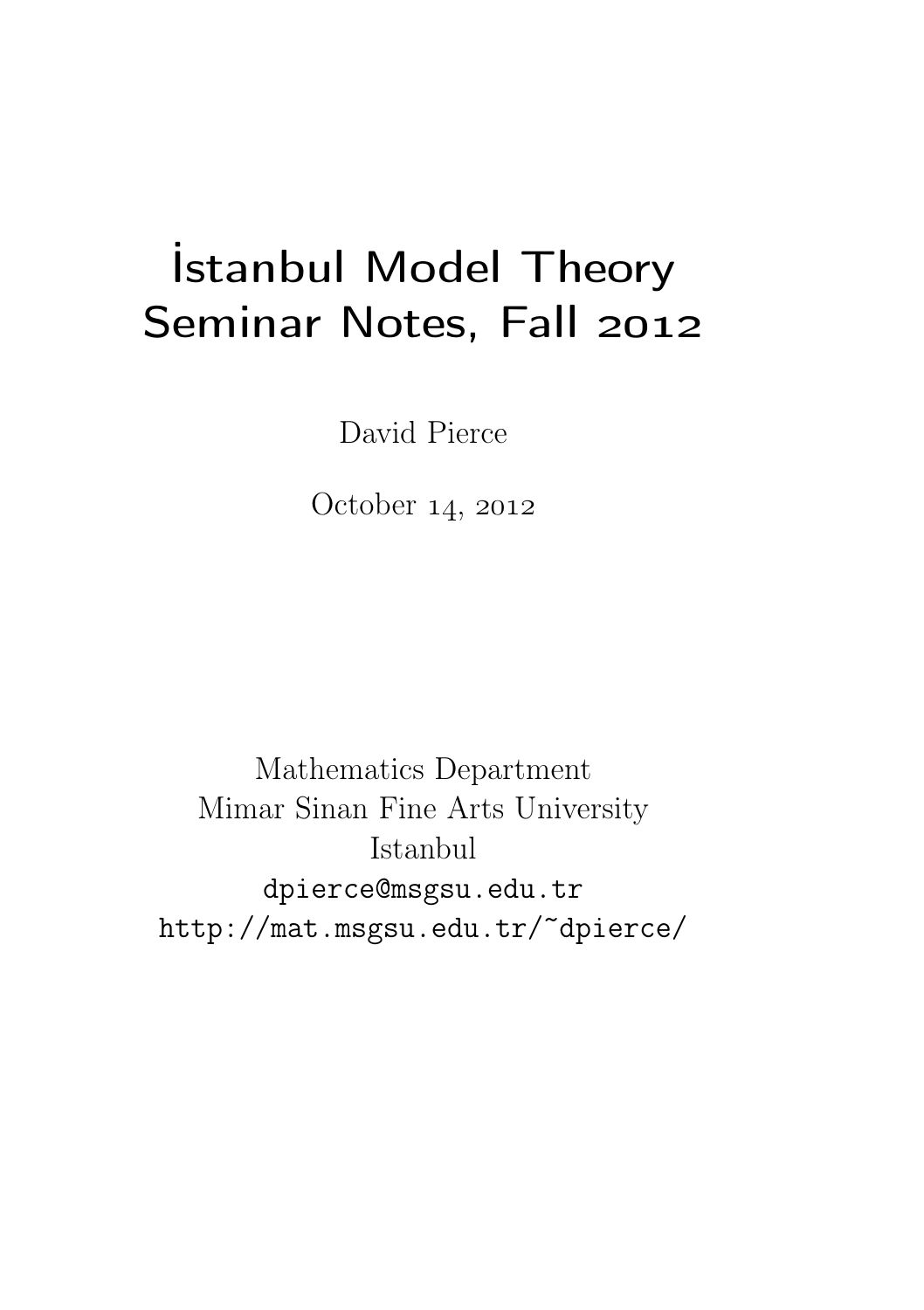We are reading

Matthias Aschenbrenner, Alf Dolich, Deirdre Haskell, Dugald McPherson, and Sergei Starchenko, Vapnik–Chervonenkis Density in Some Theories Without the Independence Property, I,  $arXiv:1109.5438v1$  [math.LO], [1].

These notes are based on:

- 1. Ayhan Günaydın's talk on October 4, 2012, in which all theorems in but Theorem 4 in the main text—§§1 and 2—were stated;
- 2. my own preparations to speak on October 11;
- . my experience in speaking then (I discussed §A first, and then garbled the proof of Theorem  $\overline{1}$  in  $\xi_1$ —the notes were OK, my use of them not);
- . a discussion of the role of the Axiom of Choice in mathematics: §B is meant to suggest that paying attention to the use of this Axiom may be worthwhile.

# **Contents**

| 1. Combinatorics                 | 3  |
|----------------------------------|----|
| 2. Logic                         | 6  |
| A. Compactness                   | 13 |
| <b>B. Choice and Determinacy</b> | 20 |
| <b>References</b>                | 22 |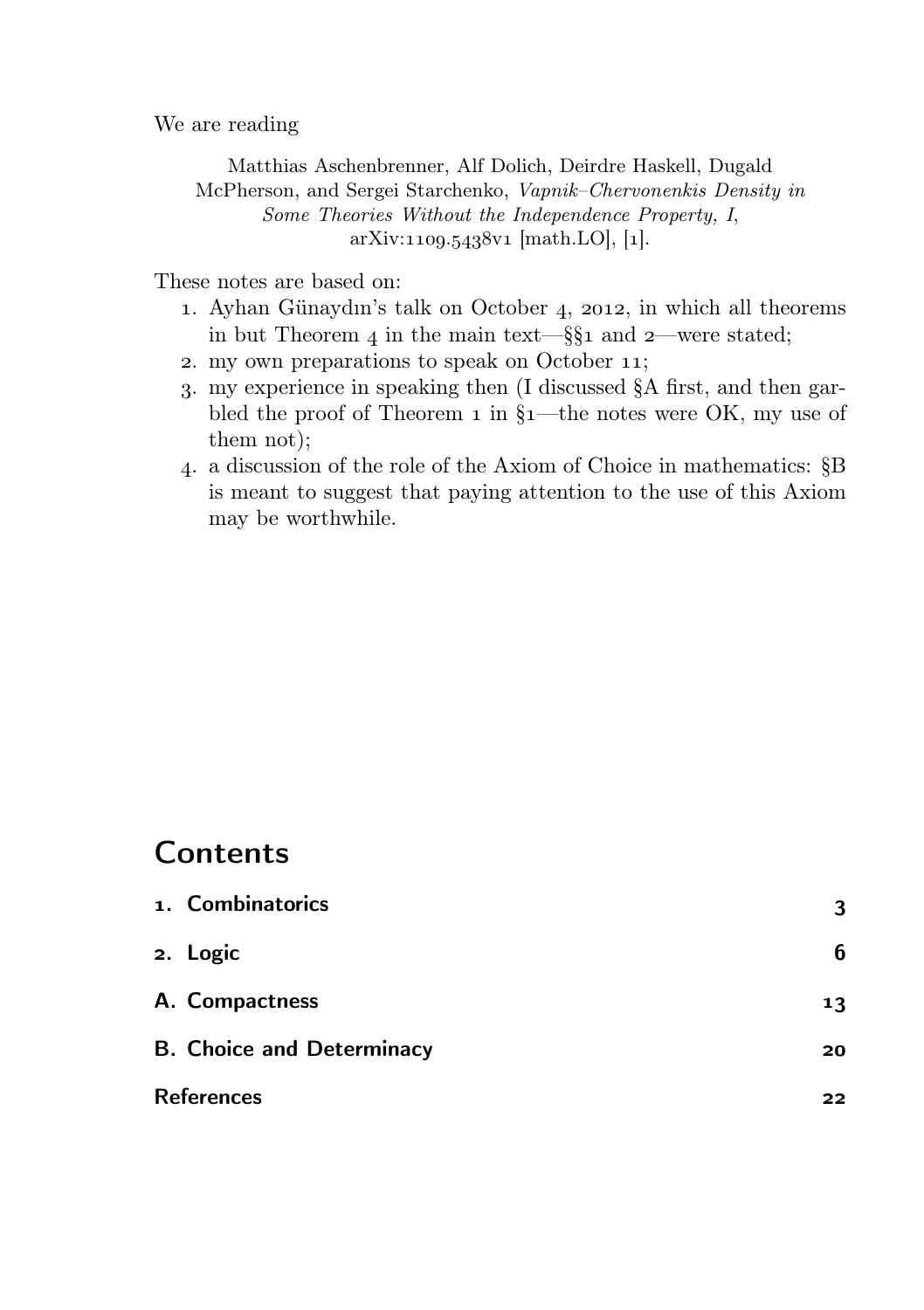#### . Combinatorics

**Definition.** Let  $\mathscr S$  be a set system, that is, a set of sets. Its Vapnik– Chervonenkis dimension, denoted by

$$
\text{VC}(\mathscr{S}),
$$

is the size of the largest finite set A such that

$$
\{A \cap S : S \in \mathscr{S}\} = \mathscr{P}(A).
$$

Here  $\mathscr S$  is said to **shatter** the set A. If there is no bound on the size of A, then  $VC(\mathscr{S}) = \infty$ .

There is no need to give a name to a set X such that  $\mathscr{S} \subseteq \mathscr{P}(X)$ . This set could just be  $\bigcup \mathscr{S}$ . Any set that is shattered by  $\mathscr{S}$  is a subset of  $\bigcup \mathscr{S}.$ 

#### Examples.

1. Let  $\mathscr S$  be the set of half-lines  $\{x \in \mathbb R \colon ax + b > 0\}$ . Then  $\mathscr S$  shatters {0, 1} (and every other pair of real numbers), but no set of size 3. Thus  $VC(\mathscr{S}) = 2$ . One should note that the elements of  $\mathscr{S}$  are defined by two parameters.

2. Let  $\mathscr S$  be the set of half-planes  $\{(x, y) \in \mathbb{R}^2 \colon ax + by + c > 0\}$  (defined by three parameters). Then  $\mathscr S$  shatters  $\{(0,0), (0, 1), (1, 0)\}$  (and every other set of three non-collinear points of  $\mathbb{R}^2$ ), but no set of four points, so  $VC(\mathscr{S})=3$ .

3. The set of rectangles  $[a, b] \times [c, d]$  shatters  $\{(\pm 1, 0), (0, \pm 1)\}$ , so it has dimension at least 4.

**Definition.** Given the set-system  $\mathscr S$  and a set A, we define

$$
A \cap \mathscr{S} = \{A \cap S : S \in \mathscr{S}\}
$$

If also  $n \in \omega$ , we define

$$
\pi_{\mathscr{S}}(n) = \max\{|A \cap \mathscr{S}| \colon |A| = n\}.
$$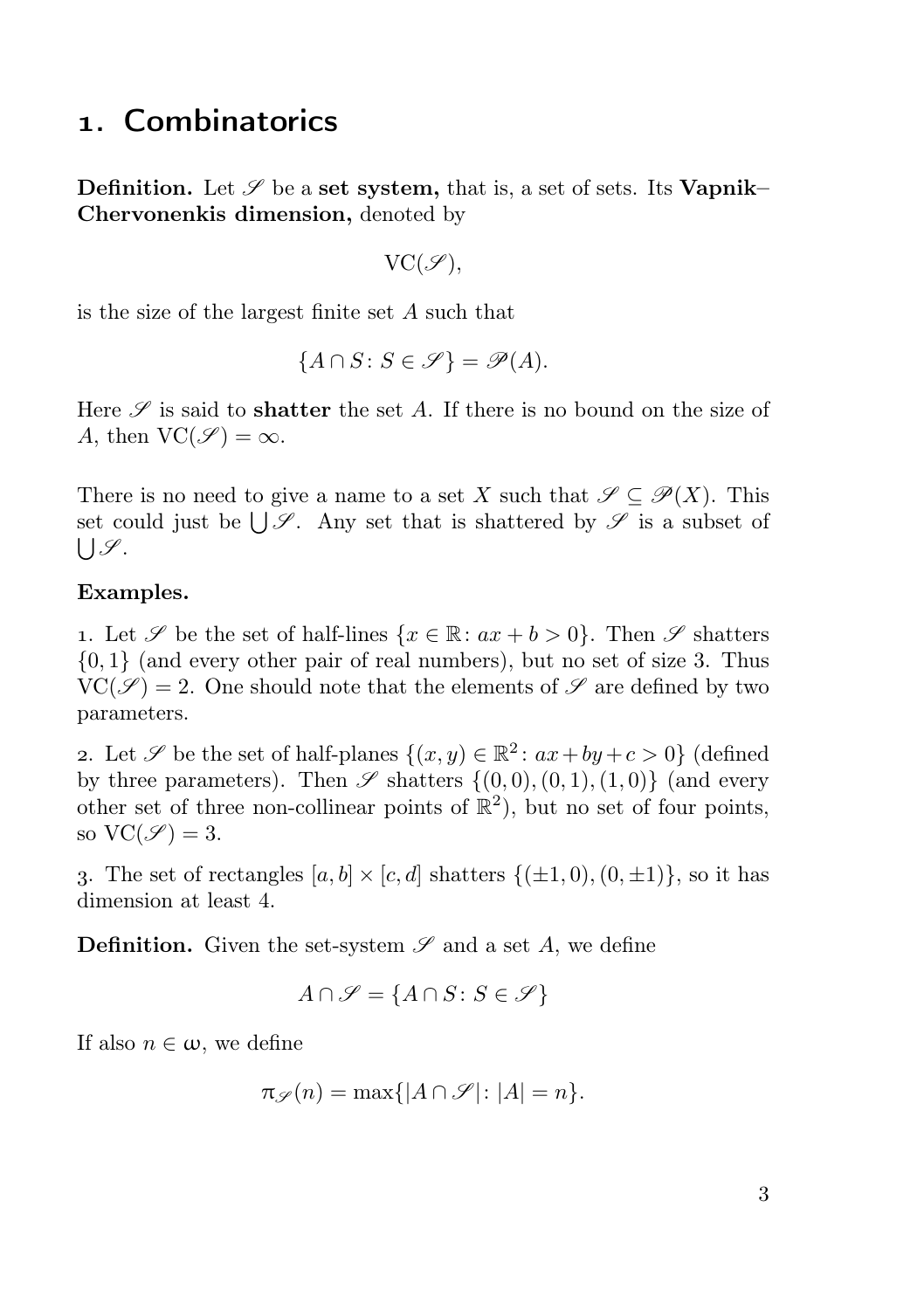Now we have that

$$
VC(\mathscr{S}) = \max\{|A|: |A \cap \mathscr{S}| = 2^{|A|}\}
$$
  
= 
$$
\max\{n \in \omega: \pi_{\mathscr{S}}(n) = 2^n\}.
$$

The following is apparently due to Sauer and Shelah independently. The proof is adapted from van den Dries [6].

**Theorem 1.** If  $VC(\mathcal{S}) = d$  and  $d \le n$ , then

$$
\pi_{\mathscr{S}}(n) \leqslant \sum_{i=0}^{d} \binom{n}{i}.
$$

Proof. We show that, if the last inequality fails, then A itself has a subset larger than d that is shattered by  $\mathscr{S}$ , so  $\text{VC}(\mathscr{S}) > d$ . That is, under the hypotheses

$$
|A|=n, \hspace{1.5cm} |A\cap \mathscr{S}|>\sum_{i=0}^d \binom{n}{i}
$$

(which themselves entail  $d < n$ ), the set A has a subset B such that

$$
|B| = d + 1, \qquad B \cap \mathcal{S} = \mathcal{P}(B).
$$

This is easily true if  $d = 0$  or  $d = n - 1$ . Indeed, in case  $d = 0$ , the set  $A \cap \mathscr{S}$  has an element b, so we can let  $B = \{b\}$ . In case  $d = n - 1$ , then

$$
|A \cap \mathscr{S}| \geqslant \sum_{i=0}^{n-1} \binom{n}{i} + 1 = 2^n,
$$

so A itself is the desired set B.

We continue by induction on  $n$ . We have just treated the case where  $n = d + 1$ . Suppose the claim holds when  $n = m$ , but now

$$
|A| = m + 1, \qquad |A \cap \mathcal{S}| > \sum_{i=0}^{d} \binom{m+1}{i}.
$$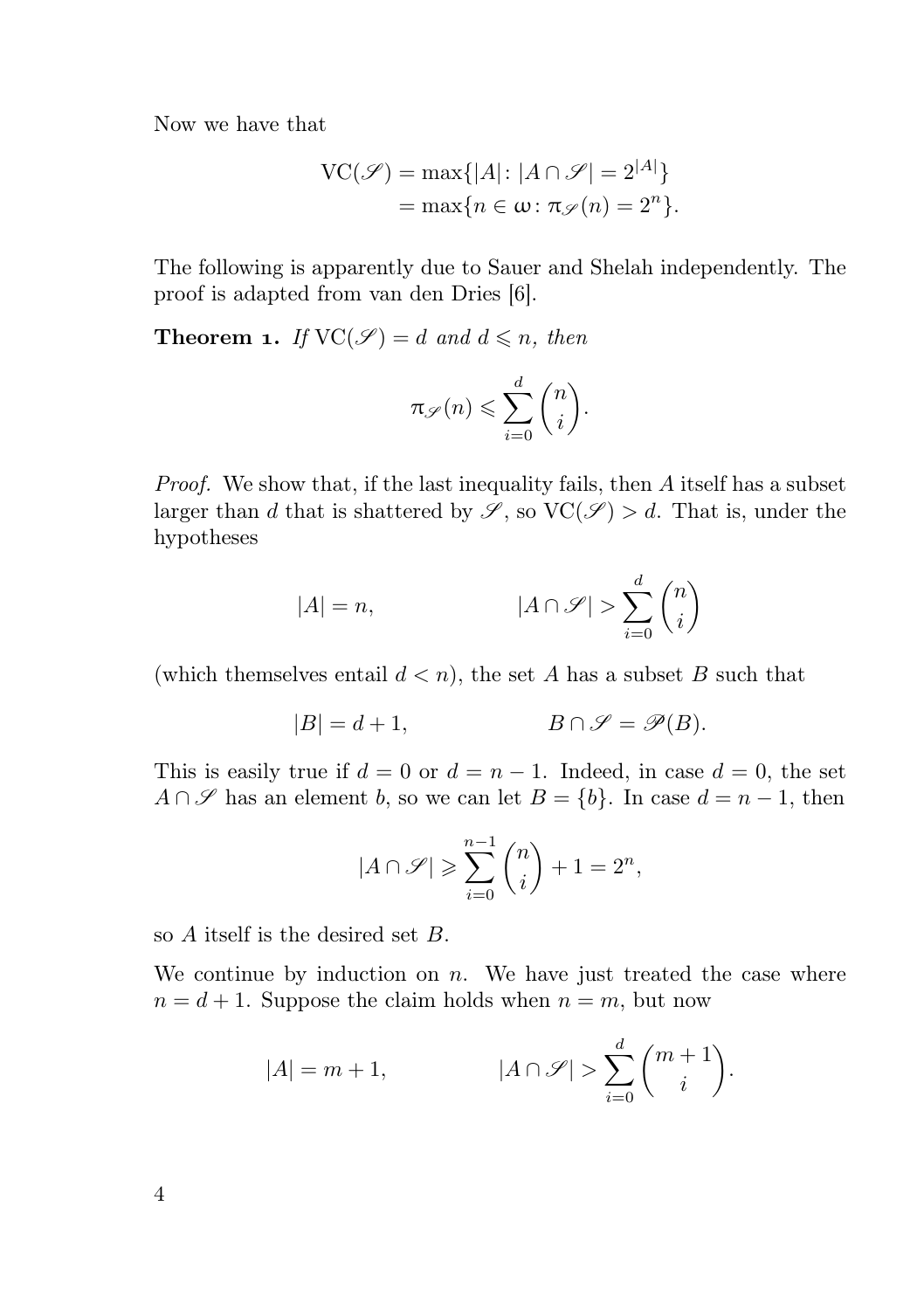We may assume  $0 < d < m$  (since we have taken care of the other cases). Let  $b \in A$ . If  $(A \setminus \{b\}) \cap \mathscr{S}$  is so large that

$$
|(A\smallsetminus\{b\})\cap\mathscr{S}|>\sum_{i=0}^d\binom{m}{i},
$$

then by inductive hypothesis we are done. So suppose  $(A \setminus \{b\}) \cap \mathscr{S}$  is not so large. We make the analysis

$$
(A \setminus \{b\}) \cap \mathscr{S} = \mathscr{A}_1 \cup \mathscr{A}_2,
$$

a disjoint union, where

$$
X \in \mathscr{A}_2 \iff X \in A \cap \mathscr{S} \& X \cup \{b\} \in A \cap \mathscr{S}.
$$

That is,  $\mathscr{A}_2$  consists of the elements of  $(A \setminus \{b\}) \cap \mathscr{S}$  that have two preimages in  $A \cap \mathscr{S}$  under the map  $Y \mapsto Y \setminus \{b\}$ ; but each element of  $\mathscr{A}_1$ has one pre-image. Then we compute

$$
|A \cap \mathcal{S}| = |\mathscr{A}_1| + 2 \cdot |\mathscr{A}_2|
$$
  
=  $|\mathscr{A}_1| + |\mathscr{A}_2| + |\mathscr{A}_2|$   
=  $|(A \setminus \{b\}) \cap \mathcal{S}| + |\mathscr{A}_2|,$ 

so that

$$
|\mathscr{A}_2| = |A \cap \mathscr{S}| - |(A \setminus \{b\}) \cap \mathscr{S}|
$$
  
\n
$$
\geq \sum_{i=0}^d \left( \binom{m+1}{i} - \binom{m}{i} \right)
$$
  
\n
$$
= \sum_{i=1}^d \binom{m}{i-1}
$$
  
\n
$$
= \sum_{i=0}^{d-1} \binom{m}{i}.
$$

Now, since

$$
|(A \setminus \{b\}) \cap \mathscr{S}| \geqslant |\mathscr{A}_2|,
$$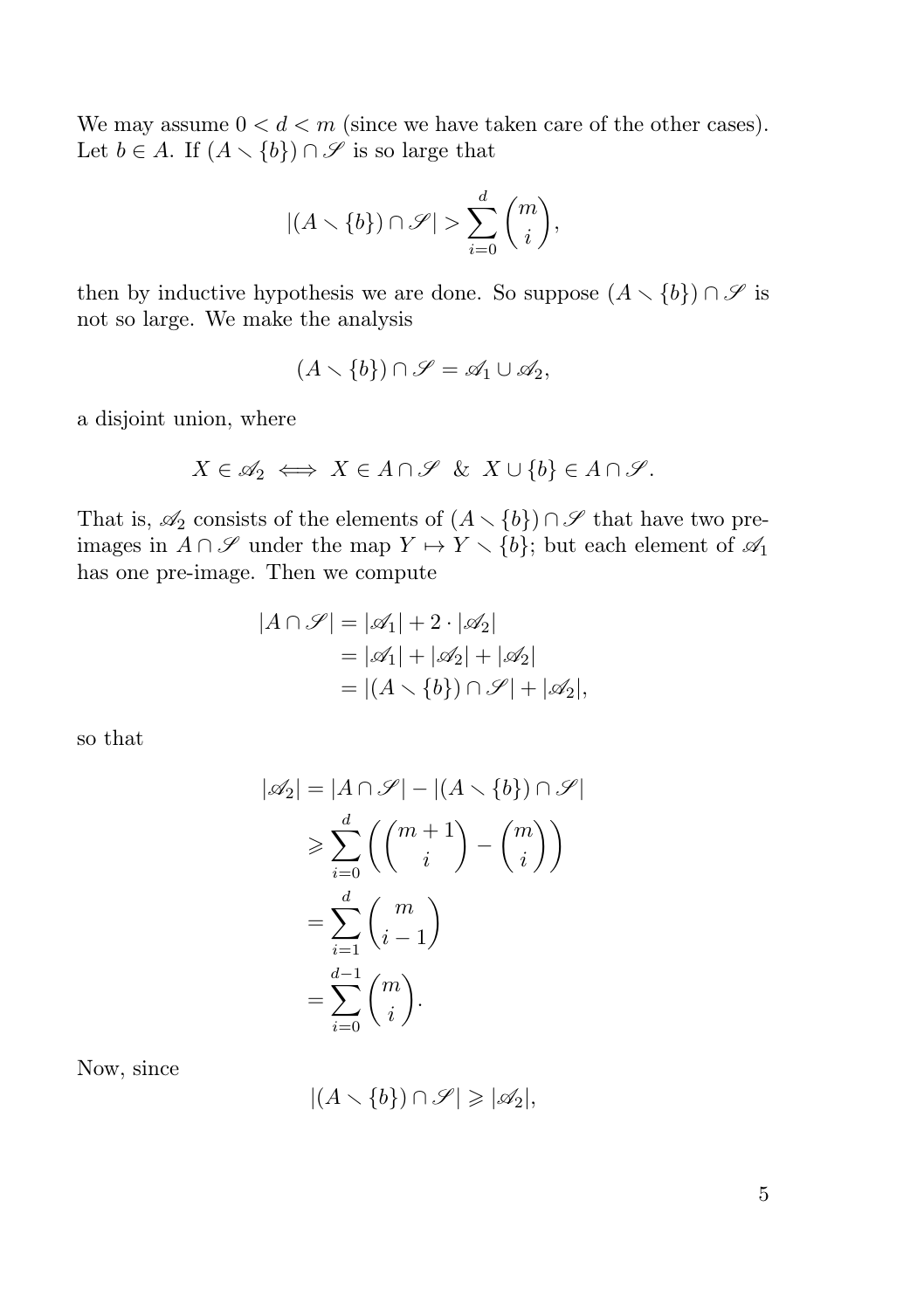we have by inductive hypothesis that  $A \setminus \{b\}$  must have a subset C such that

$$
|C| = d, \qquad C \cap \mathcal{S} = \mathcal{P}(C).
$$

But we need, and have, more than this. We may assume

$$
C \cap \mathscr{A}_2 = \mathscr{P}(C).
$$

But each element of this set has two pre-images in  $(C \cup \{b\}) \cap \mathscr{S}$  under  $Y \mapsto Y \setminus \{b\}.$  That is, if  $X \in C \cap \mathscr{A}_2$ , then  $(C \cup \{b\}) \cap \mathscr{S}$  contains both X and  $X \cup \{b\}$ . This ensures  $(C \cup \{b\}) \cap \mathscr{S} = \mathscr{P}(C \cup \{b\})$ , so we are done.  $\Box$ 

We can compute

$$
\sum_{i=0}^{d} \binom{n}{i} = \frac{1}{d!} \cdot n^d + \text{lower terms.}
$$

So if  $VC(\mathscr{S})$  is finite,  $\pi_{\mathscr{S}}(n)$  is eventually bounded by a polynomial in n of degree no greater than  $VC(\mathscr{S})$ .

**Definition.** If  $VC(\mathscr{S})$  is finite, then the **Vapnik–Chervonenkis den**sity of  $\mathscr S$  is

$$
\limsup_{n \to \infty} \frac{\log \pi_{\mathscr{S}}(n)}{\log n}.
$$

This can be denoted by

 $vc(\mathscr{S}).$ 

Then  $vc(\mathcal{S}) \leqslant VC(\mathcal{S})$ .

## . Logic

The examples above are of the form where

$$
\mathcal{S} = \{ \varphi^{\mathfrak{M}}(x, b) \colon b \in M_y \}
$$
 (\*)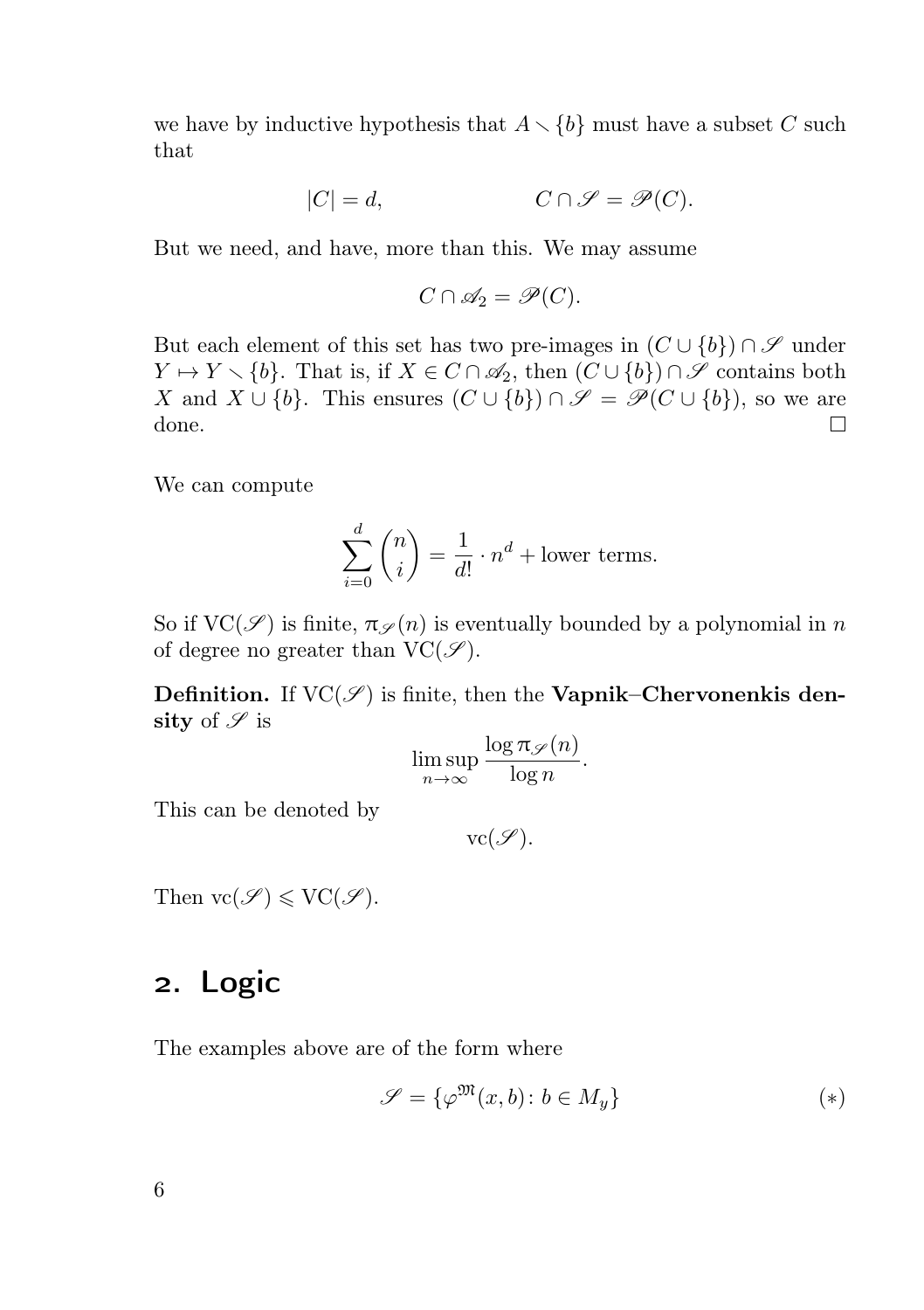for some formula  $\varphi(x, y)$  in the signature of a structure M. Here x and y are tuples of variables, and  $M<sub>u</sub>$  is the set of tuples of elements of M indexed by the entries in  $y$ , so that<sup>1</sup>

$$
\varphi^{\mathfrak{M}}(x,b) = \{ a \in M_x \colon \mathfrak{M} \models \varphi(a,b) \}.
$$

**Definition.** When  $\mathscr S$  is as in (\*), we may write  $\varphi$  in place of  $\mathscr S$  in compound symbols; so  $VC(\varphi)$  means  $VC(\varphi)$ , and so on.

The set-system  $\mathscr S$  as in (\*) shatters a subset A of  $M_x$  if and only if, for all subsets C of A, there is an element  $b<sub>C</sub>$  of  $M<sub>y</sub>$  such that

$$
C = A \cap \varphi^{\mathfrak{M}}(x, b_C),
$$

that is, for all  $a$  in  $A$ ,

$$
a \in C \iff \mathfrak{M} \models \varphi(a, b_C).
$$

If  $\mathscr S$  shatters all finite subsets of  $M_x$ , this is equivalent to the modeltheoretic property of  $\varphi$  called NIP, defined as follows.

**Definition.** Let T be a complete theory. We say that  $\varphi(x, y)$  has the **Independence Property** in T if for all  $n$  in  $\omega$ .

$$
T \vdash \exists (x_i \colon i < n) \; \exists (y_W \colon W \in \mathscr{P}(n)) \; \bigwedge_{i < n} \bigwedge_{W \subseteq n} \varphi^{i \in W}(x_i, y_W),
$$

where

$$
\varphi^{i\in W} \text{ is } \begin{cases} \varphi, & \text{if } i \in W, \\ \neg \varphi, & \text{if } i \notin W. \end{cases}
$$

If  $\varphi(x, y)$  does not have the Independence Property, it has NIP. The theory  $T$  itself has the Independence Property, if some formula has the Independence Property in T. Otherwise T is NIP.

Some sources may reverse the roles of  $x$  and  $y$  in the definition. This does not matter, as the definition is symmetric, by the next theorem below.

<sup>&</sup>lt;sup>1</sup>This notation readily allows  $\mathfrak{M}$  to have several sorts. If  $x = (x_i : i < m)$ , then elements of  $M_x$  are of the form  $(a_i : i < m)$ , where  $a_i$  belongs to the sort that  $x_i$  ranges over. For the set  $\varphi^{\mathfrak{M}}(x, b)$ , the paper writes  $\varphi^{\mathfrak{M}}(M_x, b)$ , but this seems needless, unless one wants to be able to write  $\varphi^{\mathfrak{M}}(A, b)$  for  $A \cap \varphi^{\mathfrak{M}}(x, b)$ .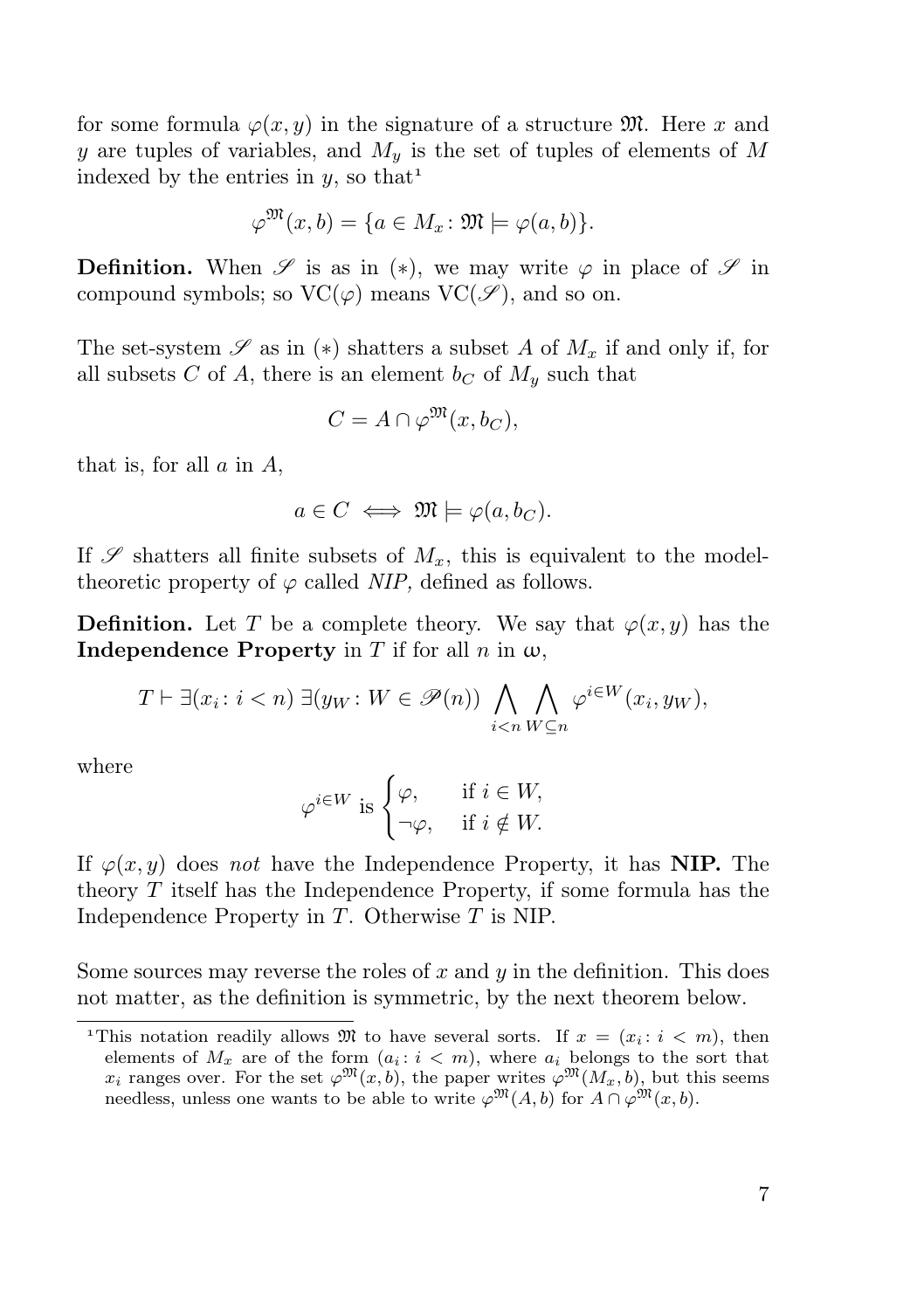**Examples.** These are from Poizat  $[4]$ .

1. If T is the theory of  $(N, |)$ , then  $x | y$  has the independence property in T. For, if  $(p_i: i \in \omega)$  is the sequence of primes, and for all finite subsets W of  $\omega$ , if

$$
b_W = \prod_{i \in W} p_i,
$$

then for all i in  $\omega$ , for all W in  $\mathscr{P}_{\omega}(\omega)$  (the set of finite subsets of  $\omega$ ),

$$
T \vdash p_i \mid b_W \iff i \in W.
$$

2. If T is the theory of an infinite Boolean algebra, then  $x \leq y$  has the independence property in  $T$ . For, in every model of  $T$ , there is a sequence  $(a_i : i \in \omega)$  of elements such that

$$
i \neq j \implies a_i \wedge a_j = 0.
$$

If  $W \in \mathscr{P}_{\omega}(\omega)$ , let

$$
b_W = \bigvee_{i \in W} a_i.
$$

Then

$$
T \vdash a_i \leqslant b_W \iff i \in W.
$$

**Theorem 2.** The definition of the Independence Property is symmetric in x and y.

*Proof.* Suppose  $\varphi(x, y)$  has the Independence Property in T. Then for all  $n$  in  $\omega$ ,

$$
T \vdash \exists (x_W \colon W \subseteq n) \; \exists (y_{\mathcal{V}} \colon \mathcal{V} \subseteq \mathscr{P}(n)) \; \bigwedge_{W \subset n} \bigwedge_{\mathcal{V} \subseteq \mathscr{P}(n)} \varphi^{W \in \mathcal{V}}(x_W, y_{\mathcal{V}}).
$$

Now we can take away all but *n* of the *V*. In particular, if  $i < n$ , we let

$$
\mathcal{V}(i) = \{ W \in \mathcal{P}(n) \colon i \in W \}.
$$

Now we take away all of the  $\mathcal V$ , except for the  $\mathcal V(i)$ ; and we can use i in place of  $V(i)$  as an index. This leaves us with

$$
T \vdash \exists (x_W : W \in \mathscr{P}(n)) \exists (y_i : i < n) \bigwedge_{W \in \mathscr{P}(n)} \bigwedge_{i < n} \varphi^{i \in W}(x_W, y_i). \quad \Box
$$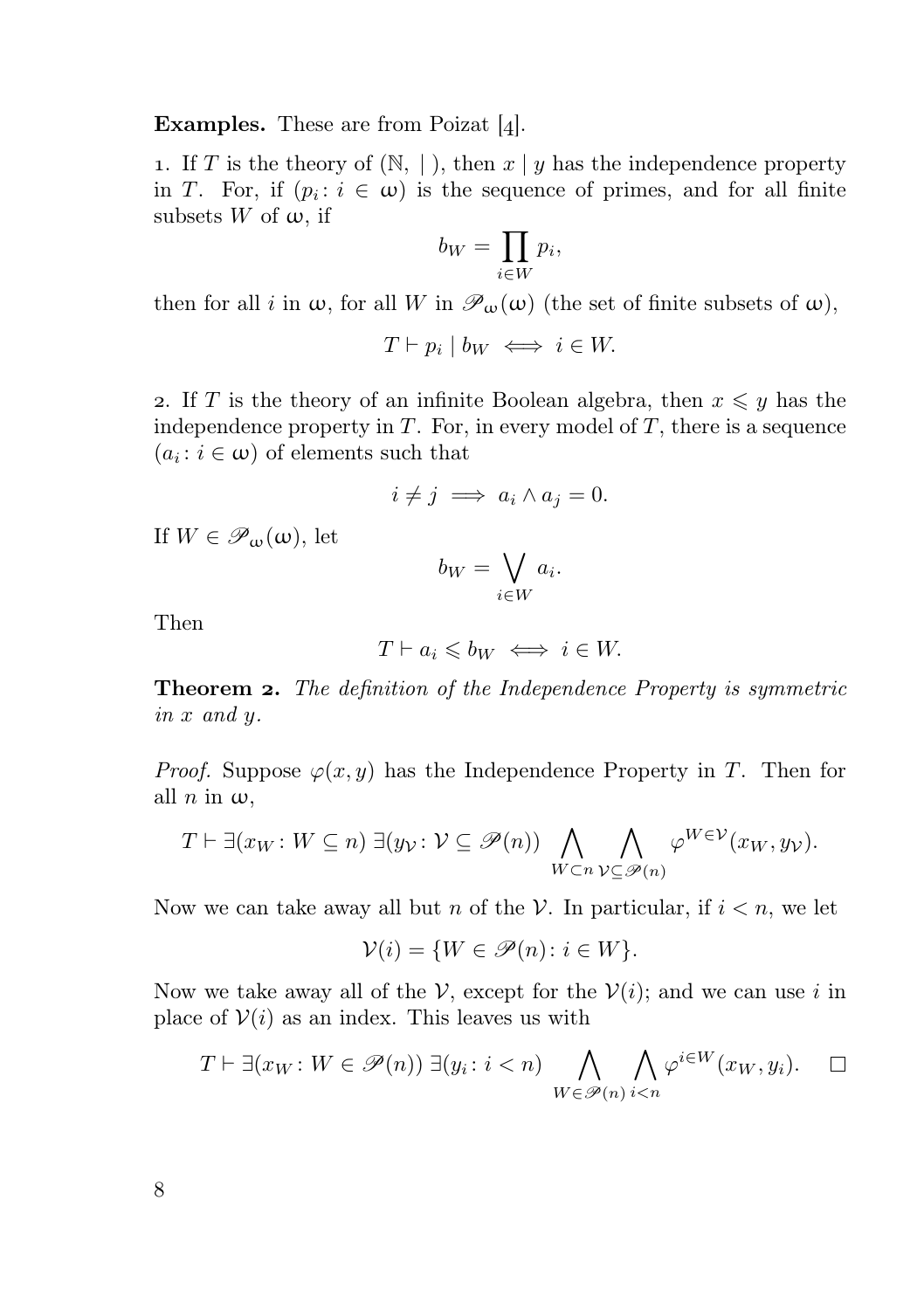The Independence Property is a special case of a more general property:

**Definition.** We say that  $\varphi(x, y)$  has the **Order Property** in T if for all  $n$  in  $\omega$ ,

$$
T \vdash \exists (x_i \colon i < n) \; \exists (y_j \colon j < n) \; \bigwedge_{i < n} \bigwedge_{j < n} \varphi^{i < j}(x_i, y_j).
$$

In the definition, by re-indexing, we can replace the condition  $i < j$  with  $i \leq j$  or  $i \geq j$ . In particular, the definition is symmetric in x and y. Also we have the following.

**Theorem 3.** If  $\varphi(x, y)$  has the Independence Property in T, then it has the Order Property in T.

Proof. In the definition of the Independence Property, throw out all W except those that are elements of n. П

**Example.** If T is the theory of  $(0, \leq)$ , then  $x \leq y$  has the Order Property in T, but not the Independence Property. (Moreover, no formula has the Independence Property in  $T$ ; but this would take work to prove.)

Another way to define the Independence Property is given by the following. We shall use it to prove the theorem after this one. (The development is based on Poizat  $[3, 4]$ .)

**Theorem 4.** The following are equivalent.

- 1. The formula  $\varphi(x, y)$  has the Independence Property in T.
- 2. In some model  $\mathfrak{N}$  of T, there is an indiscernible sequence  $(a_n : n \in \mathbb{N})$ w) and an element b such that both  $\{n \in \omega : \mathfrak{N} \models \varphi(a_n, b)\}\$  and  ${n \in \omega \colon \mathfrak{N} \models \neg \varphi(a_n, b)}$  are cofinal in  $\omega$ .
- 3. In some model  $\mathfrak N$  of T, there is an indiscernible sequence  $(a_n : n \in$ ω) and an element b such that, for all n in  $ω$ ,

$$
\mathfrak{N} \models \varphi^{2|n}(a_n, b).
$$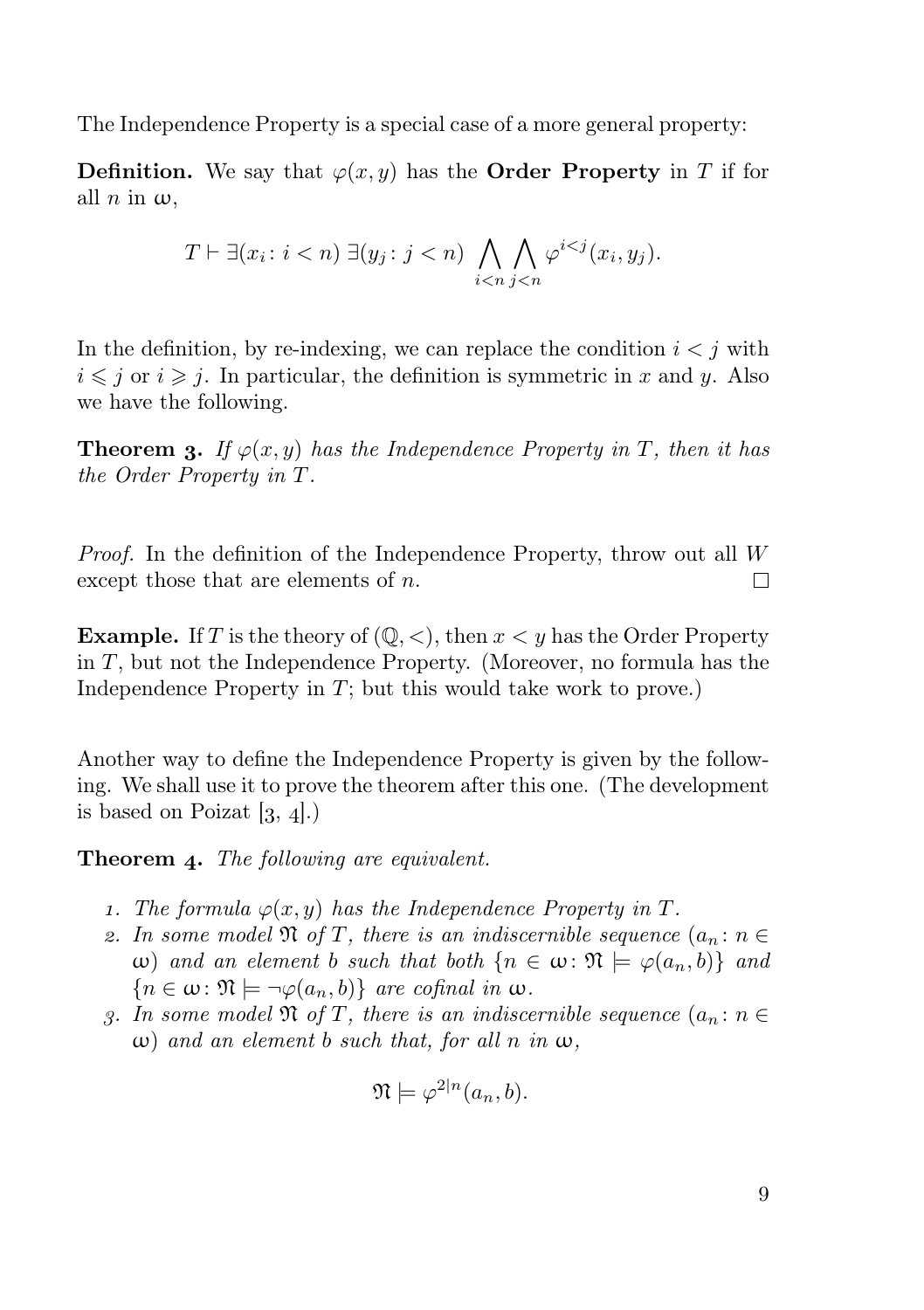*Proof.* Condition (3) is a special case of (2), that is,  $(3) \Rightarrow (2)$ ; the converse follows by throwing out terms of the indiscernible sequence and re-indexing.

(3)⇒(1). For every n in  $\omega$ , for every W in  $\mathscr{P}(n)$ , there is  $\sigma$  in <sup>n</sup> $\omega$  such that

$$
\sigma(0) < \cdots < \sigma(n-1), \qquad \qquad 2 \mid \sigma(i) \iff i \in W.
$$

By  $(3)$  then, we have

$$
\mathfrak{N} \models \exists y \bigwedge_{i < n} \varphi^{i \in W}(a_{\sigma(i)}, y),
$$

so by indiscernibility

$$
\mathfrak{N} \models \exists y \bigwedge_{i < n} \varphi^{i \in W}(a_i, y).
$$

 $(1) \Rightarrow (3)$ . Under the hypothesis, by Compactness, in some model M of T, there are collections  $(a'_n : n \in \omega)$  and  $(b_W : W \in \mathscr{P}(\omega))$  such that

$$
\mathfrak{M} \models \varphi(a'_n, b_W) \iff n \in W.
$$

Let  $\mathfrak N$  be an elementary extension of  $\mathfrak M$ , and let  $\mathscr U$  be an ultrafilter on  $ω$ . For every subset A of N, the set of formulas  $ψ(x)$  over  $M ∪ A$  such that

$$
\{n\in\omega\colon\mathfrak{N}\models\psi(a'_n)\}\in\mathscr{U}
$$

is a complete type; for,

- it is closed under conjunction (since  $\mathscr U$  is closed under intersection),
- it contains  $\psi(x)$  or  $\neg \psi(x)$ , for every  $\psi(x)$  over  $M \cup A$  (since  $\mathscr U$ contains W or  $\omega \setminus W$ , for every W in  $\mathscr{P}(\omega)$ ),
- every element is satisfied in N.

Assume further that  $\mathscr U$  is nonprincipal, so it contains all cofinite subsets of  $\omega$ . Then the type just defined is not realized by any element of  $M \cup A$ . (If it were realized by  $c$  in this set, then it would contain the formula  $x = c$ , and then  $c = a'_n$  for some *n*. This *n* would be unique, since all of the  $a'_m$  are distinct; but then  $\{n\} \in \mathcal{U}$ .)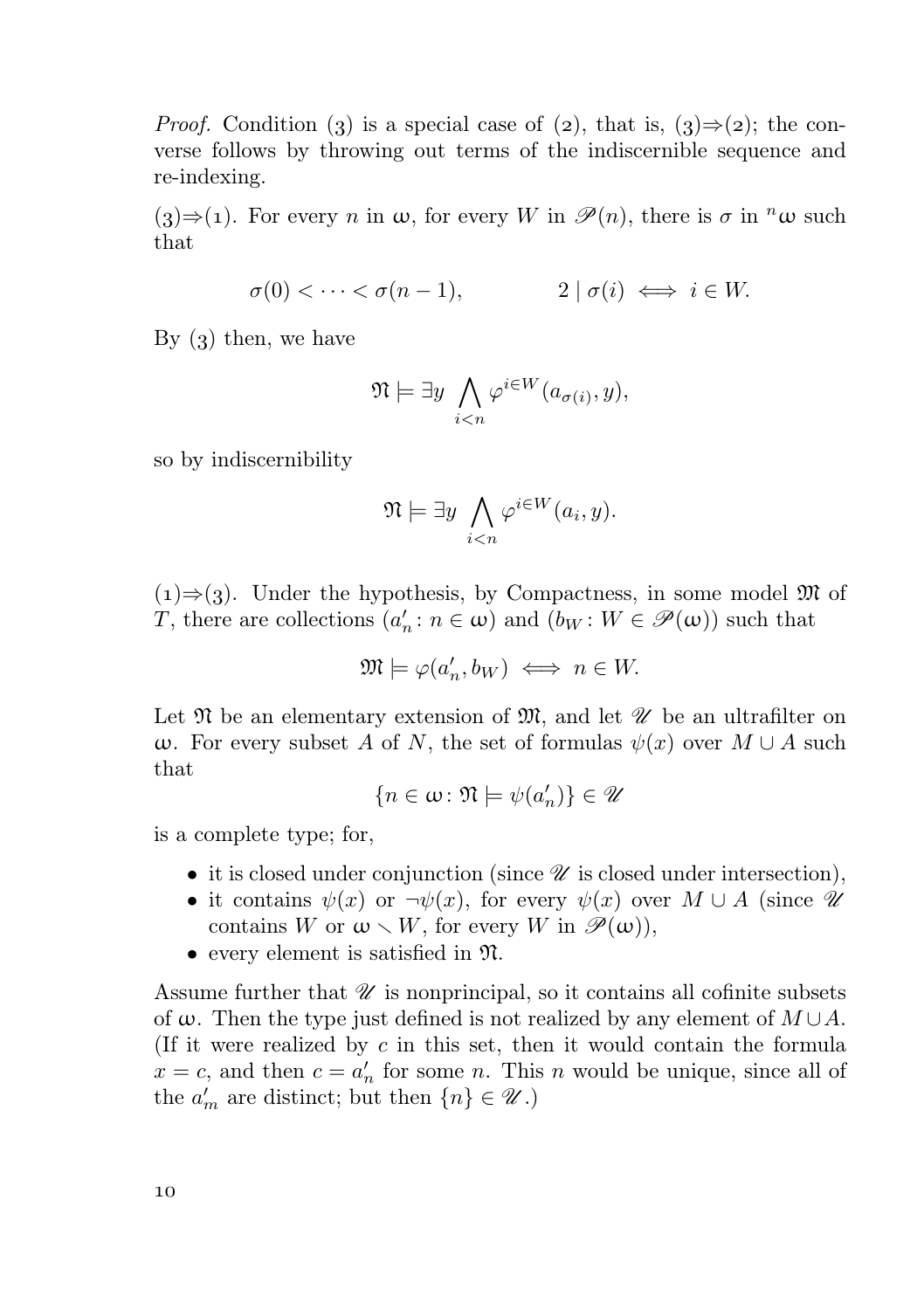Assume further that  $\mathfrak{N}$  is  $|M|$ -saturated. We can now obtain a sequence  $(a_n : n \in \omega)$  from  $\mathfrak N$  such that for all n in  $\omega$ , for all formulas  $\psi(x)$  over  $M \cup \{a_i : i < n\},\$ 

$$
\mathfrak{N}\models\psi(a_n)\iff\{k\in\omega\colon\mathfrak{N}\models\psi(a'_k)\}\in\mathscr{U}.
$$

Indeed,  $a_n$  just realizes the appropriate complete type over  $M \cup \{a_i : i <$  $n$ . Also  $a_n$  does not belong to this set. Moreover, each  $a_{n+i}$  realizes this type. Therefore the sequence  $(a_n : n \in \omega)$  is indiscernible over M.

Suppose for some  $\psi$  over M we have

$$
\mathfrak{N}\models \neg\psi(a_0,\ldots,a_n).
$$

Then by definition of  $a_n$  we must have, for some k in  $\omega$ ,

$$
\mathfrak{N}\models \neg\psi(a_0,\ldots,a_{n-1},a'_k).
$$

Continuing in this matter, we obtain a sequence  $\sigma$  on  $n+1$  such that

$$
\mathfrak{N} \models \neg \psi(a'_{\sigma(0)}, \dots, a'_{\sigma(n)}).
$$

Now consider the contrapositive of this result. By hypothesis, for all  $m$ in  $\omega$ , for all sequences  $\sigma$  on  $2m$ , we have

$$
\mathfrak{N} \models \exists y \bigwedge_{i \mid 2m} \varphi^{2|i}(a'_{\sigma(i)}, y).
$$

Therefore

 $\mathfrak{N} \models \exists y \;\; \bigwedge$  $i|2m$  $\varphi^{2|i}(a_i,y).$ 

By saturation, b exists as desired.

Condition (2) in the theorem is that  $\varphi(x, b)$  splits the indiscernible sequence  $(a_n : n \in \omega)$ .

**Theorem 5.** If a complete theory  $T$  has the Independence Property, then a formula  $\varphi(x, y)$ , where  $|x| = 1$ , has the Independence Property in T.

 $\Box$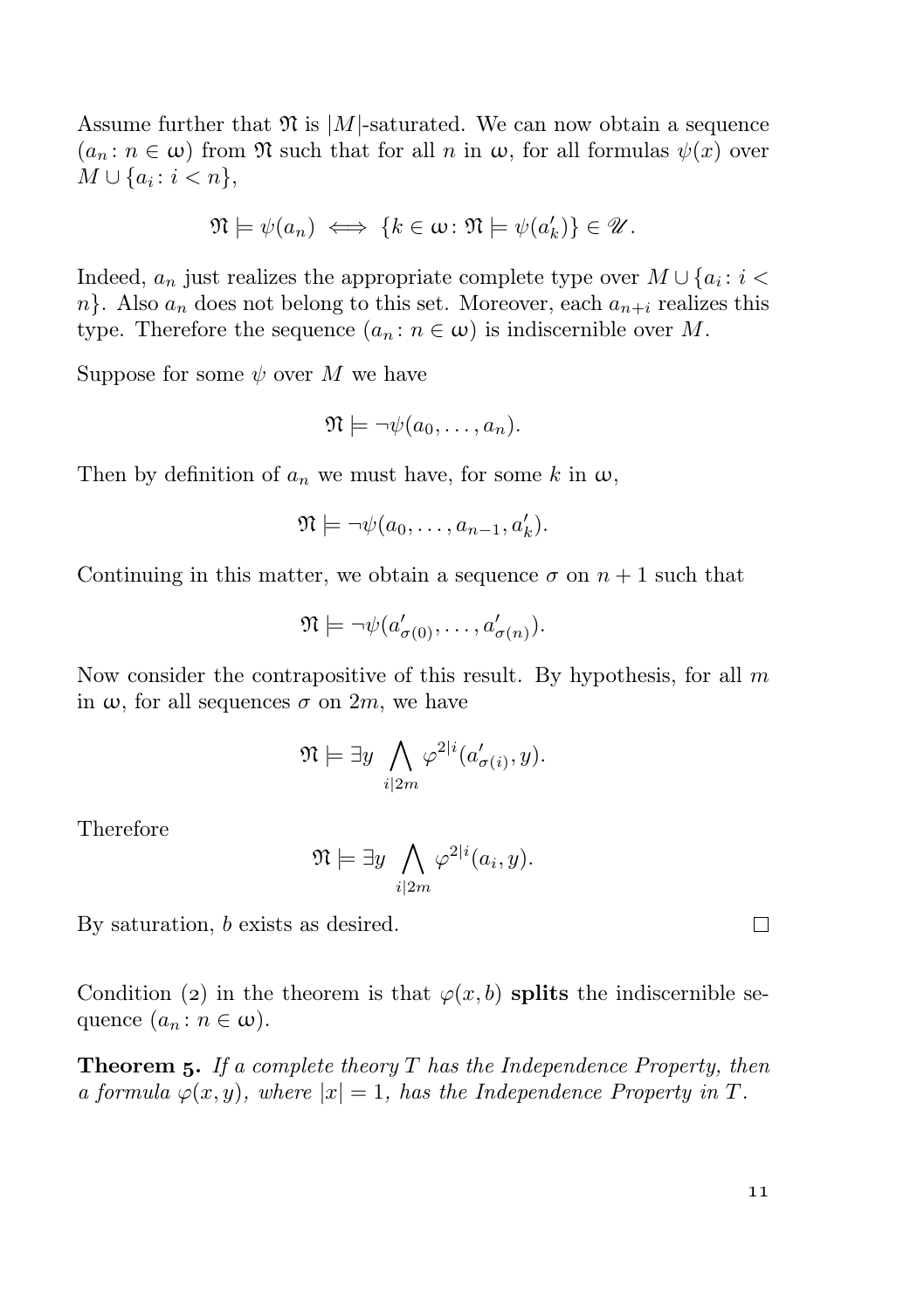*Proof.* Let  $|x| = 1$ , and suppose y is minimal such that some formula  $\varphi((x, y), z)$  has the Independence Property in T. By the symmetry of this property, and the last theorem, there is a model  $\mathfrak{M}$  of  $T$  and an indiscernible sequence  $(a_n : n \in \omega)$  and  $(b, c)$  from  $\mathfrak{M}$  such that

$$
\mathfrak{M} \models \varphi^{2|n}(b,c,a_n).
$$

We shall show that  $(a_n : n \in \omega)$  is indiscernible over c. In that case, by the last theorem,  $\varphi(x,(y,z))$  has the Independence Property in T.

We use induction. Let  $T_m$  be the theory that entails:

- $T$  itself;
- the indiscernibility of  $(a_n : n \in \omega);$
- the sentences  $\varphi^{2|n}(b, c, a_n);$
- the sentences

$$
\theta(c, a_{\sigma(0)}, \ldots, a_{\sigma(m-1)}) \leftrightarrow \theta(c, a_0, \ldots, a_{m-1}),
$$

where  $\sigma(0) < \cdots < \sigma(m-1)$  (and  $\theta$  has no parameters).

So  $T_0 \subseteq T_1 \subseteq \ldots$  We want to show that  $\bigcup_{m \in \omega} T_m$  is consistent.

By hypothesis,  $T_0$  is consistent.

Suppose  $T_m$  is consistent. Supposing  $\sigma \in {}^m\omega$ , and  $\sigma(0) < \cdots < \sigma(m-1)$ , we let

$$
a_{\sigma} = (a_{\sigma(0)}, \ldots, a_{\sigma(m-1)}).
$$

Then  $((a_{\sigma}, a_n): \sigma(m-1) < n < \omega)$  is an indiscernible sequence. Therefore, by the minimality of y, no formula  $\psi(c, a_{\sigma}, y)$  splits the sequence  $(a_n : n \in \omega)$ , but either all  $a_n$  for n sufficiently large satisfy the formula, or all such  $a_n$  satisfy its negation.

Therefore, by throwing out some indices (always in adjacent pairs, to maintain parity), we may assume that  $\psi^{\mathfrak{M}}(c, a_{\sigma}, y)$  includes the whole set  $\{a_n: \sigma(m-1) < n\}$ , or else  $\neg\psi^{\mathfrak{M}}(c, a_{\sigma}, y)$  does.

By Compactness then, there is a complete type  $p_{\sigma}$  in  $(z_0, \ldots, z_m)$  over c that is realized by each  $(a_{\sigma}, a_n)$  such that  $\sigma(m-1) < n$ .

Then again by Compactness, in some sufficiently saturated model of  $T_m$ , there must be some  $a_{\omega}$  such that the sequence  $(a_n : n < \omega + 1)$  is indiscernible, and for each  $\sigma$  as above,  $(a_{\sigma}, a_{\omega})$  realizes  $p_{\sigma}$ .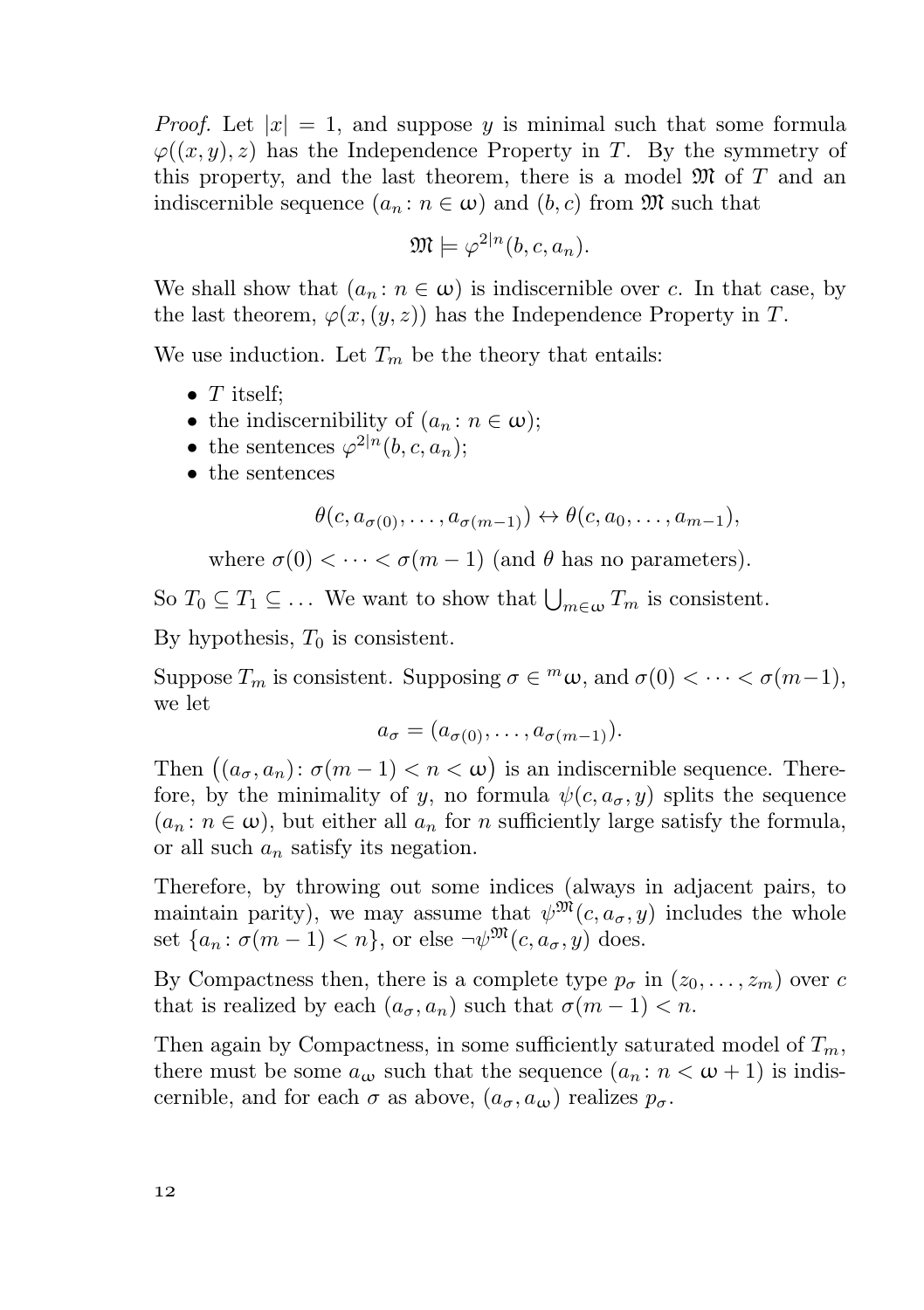Suppose  $\sigma_k$  are chosen in  $^m\omega$  for each k in  $\omega$ , so that

$$
\sigma_0(0) < \cdots < \sigma_0(m-1) < \sigma_1(0) < \cdots
$$

Then the sequence  $((a_{\sigma_n}, a_{\omega}) : n \in \omega))$  is indiscernible. Again by minimality of y, no formula  $\theta(c, z_0, \ldots, z_m)$  can split the sequence. Therefore, by throwing out some indices again, we may assume that either  $\theta(c, z_0, \ldots, z_m)$  or  $\neg \theta(c, z_0, \ldots, z_m)$  is, for all  $\sigma$ , contained in  $p_{\sigma}$ .

Then all of the  $p_{\sigma}$  are the same type. Thus  $T_{m+1}$  is consistent. This completes the induction and the proof.  $\Box$ 

We can now conclude every weakly o-minimal theory (that is, the theory of a linearly ordered structure in which the definable singulary relations are finite unions of convex sets) is NIP. In such a theory, we aim to show

$$
\operatorname{vc}(\varphi(x,y)) \leqslant |y|.
$$

If, instead, the theory is that of  $\mathbb{Q}_p$ , we aim to show

$$
\operatorname{vc}(\varphi(x,y)) \leq 2 \cdot |y| - 1.
$$

#### A. Compactness

The recent model-theory text of Tent and Ziegler [5] introduces the Compactness Theorem as follows:

Its name is motivated by the results in Section 4.2 which associate to each theory a certain compact topological space.

We call a theory  $T$  finitely satisfiable if every finite subset of  $T$  is consistent.

Theorem 2.2.1 (Compactness Theorem). Finitely satisfiable theories are consistent.

The section referred to begins:

The quotation is taken from what is called an early second edition, distributed to the Seminar by email as a pdf file.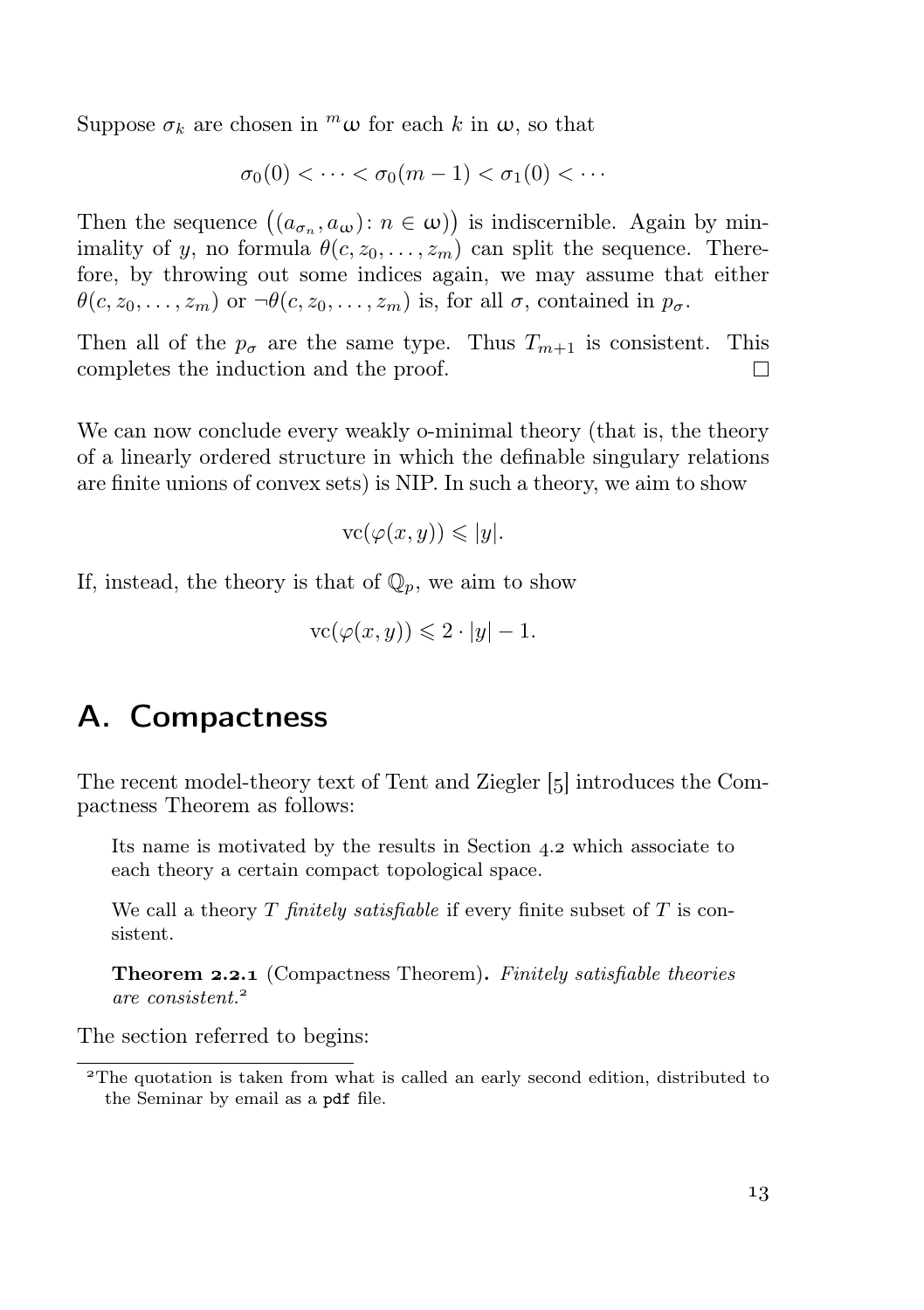We now endow the set of types of a given theory with a topology. The Compactness Theorem  $2.2.1$  then translates into the statement that this topology is compact, whence its name.

Fix a theory T. An *n*-type is a maximal set of formulas  $p(x_1, \ldots, x_n)$ consistent with T. We denote by  $S_n(T)$  the set of all *n*-types of T. We also write  $S(T)$  for  $S_1(T).^3$  [...]

Remark. The Stone duality theorem asserts that the map

 $X \mapsto \{C \mid C \text{ clone subset of } X\}$ 

yields an equivalence between the category of 0-dimensional compact spaces and the category of Boolean algebras. The inverse map assigns to every Boolean algebra  $\mathcal B$  its Stone space  $S(\mathcal B)$ , the set of all ultrafilters (see Exercise 1.2.4) of  $\beta$ . For more on Boolean algebras see [Givant and Halmos, Introduction to Boolean algebras].

Nothing is incorrect here. But one might be led to believe that the type spaces are by definition Stone spaces of Boolean algebras of logically equivalent formulas. Since Stone spaces are always compact, the type spaces are compact, and one might then conclude that the Compactness Theorem follows. But this would be a wrong conclusion, since this theorem fails in second-order logic, and yet Stone spaces of algebras of second-order formulas are still compact.

By the definition above, the type spaces are *dense subspaces* of certain Stone spaces. The Compactness Theorem is that these subspaces are compact. Since Stone spaces are Hausdorff, the type spaces must then be closed; therefore they are the whole Stone spaces. The point of this section is to spell out the details of these observations.

Fix some logic L that extends ordinary propositional logic: it could be a first-order logic, a second-order logic, or something else. There is a class **Mod** of structures interpreting  $L$ , and a set Sn of sentences of  $L$ . If  $\sigma \in \text{Sn}$ , we can define

$$
\mathbf{Mod}(\sigma) = \{ \mathfrak{A} \in \mathbf{Mod} \colon \mathfrak{A} \models \sigma \}.
$$

 ${}^{3}S_{0}(T)$  can be considered as the set of all complete extensions of T, up to equivalence. [Footnote in source.]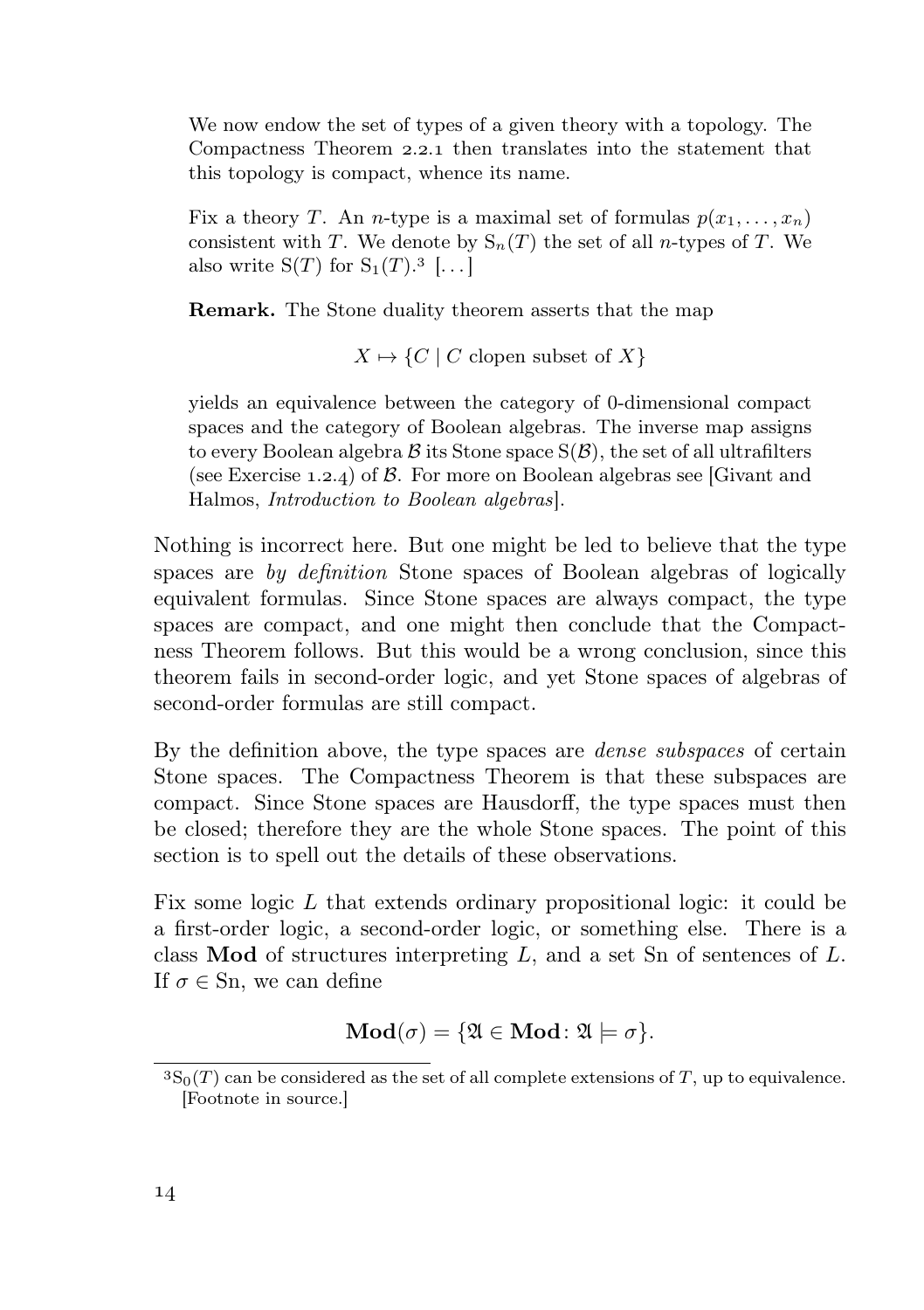If  $\mathfrak{A} \in \mathbf{Mod}$ , we can define

$$
\mathrm{Th}(\mathfrak{A}) = \{ \sigma \in \mathrm{Sn} \colon \mathfrak{A} \models \sigma \}.
$$

If  $\Gamma \subset \text{Sn}$  and  $\mathcal{K} \subset \textbf{Mod}$ , we define

$$
\mathbf{Mod}(\Gamma) = \bigcap_{\sigma \in \Gamma} \mathbf{Mod}[\sigma], \qquad \qquad \mathrm{Th}(\mathcal{K}) = \bigcap_{\mathfrak{A} \in \mathcal{K}} \mathrm{Th}(\mathfrak{A}).
$$

The classes  $\text{Mod}(\Gamma)$  are **elementary classes** (though usually this term assumes a first-order logic); the classes  $\text{Th}(\mathcal{K})$  are **theories.** The functions  $\Gamma \mapsto \text{Mod}(\Gamma)$  and  $\mathcal{K} \mapsto \text{Th}(\mathcal{K})$  determine a *Galois correspondence* between the theories and the elementary classes.

Moreover, since

$$
\mathbf{Mod}(\sigma \vee \tau) = \mathbf{Mod}(\sigma) \cup \mathbf{Mod}(\tau),
$$

the elementary classes are the closed classes of a topology on Mod with basis consisting of the closed classes  $\text{Mod}(\sigma)$ .

To say that the logic  $L$  has a **compactness theorem** is to say that if  $\Gamma \subset \text{Sn}$  and every finite subset of  $\Gamma$  has a model, then  $\Gamma$  itself has a model. But this just means that if  ${Mod(\sigma) : \sigma \in \Gamma}$  has the Finite Intersection Property, then  $\bigcap_{\sigma \in \Gamma} \mathbf{Mod}(\sigma) \neq \emptyset$ : that is, **Mod** is compact as a topological space.

A similar Galois correspondence arises in algebraic geometry. Suppose  $L/K$  is a field-extension, and X is an n-tuple of variables. If  $f \in K[X]$ , define

$$
V(f) = \{ a \in L^n : f(a) = 0 \}.
$$

If  $a \in L^n$ , define

$$
I(a) = \{ f \in K[X] \colon f(a) = 0 \}.
$$

Evry relation R between sets or classes A and B induces a Galois correspondence between certain subsets of A and of B. In one direction this one-to-one, orderreversing correspondence is  $X \mapsto \bigcap_{x \in X} \{y \in B : x \in R \}$ . The original Galois correspondence is induced by the relation  $\{(a, \sigma) \in K \times \text{Aut}(K): \sigma(a) = a\}$ , where  $K$  is a field.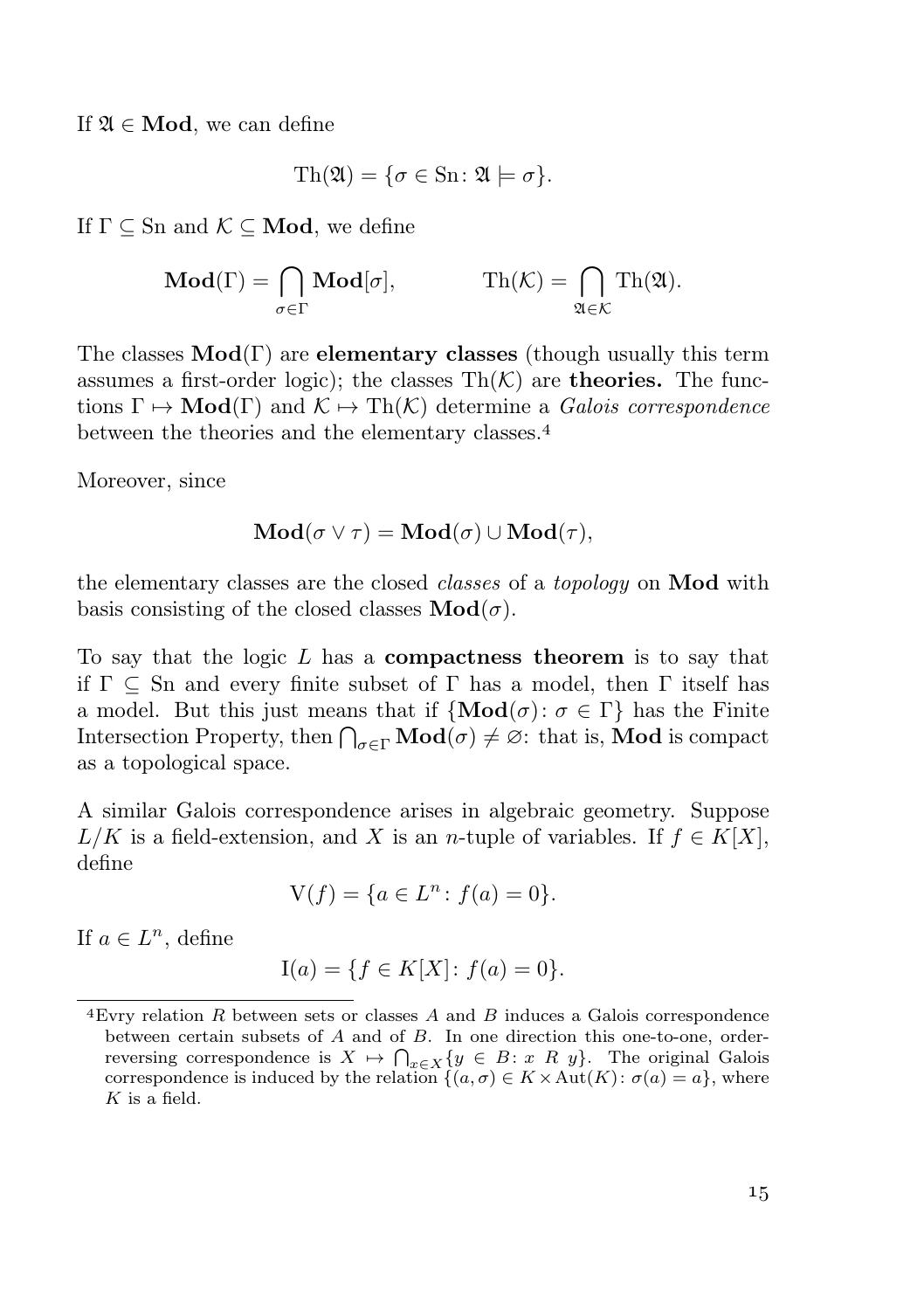If  $A \subseteq K[X]$  and  $B \subseteq L^n$ , define

$$
V(A) = \bigcap_{f \in A} V(f), \qquad I(B) = \bigcap_{a \in B} I(a).
$$

The sets  $V(A)$  are **algebraic sets** over K. The sets  $I(B)$  are radical ideals, but perhaps not every radical ideal of  $K[X]$  is of this form, unless L is algebraically closed. In any case, there is a Galois correspondence between the algebraic sets and the radical ideals of the form  $I(B)$ . Moreover, since

$$
V(fg) = V(f) \cup V(g),
$$

the sets  $V(f)$  compose a basis of closed sets for a topology on  $L<sup>n</sup>$ , the Zariski topology, in which the closed sets are just the algebraic sets. (Strictly, there is a Zariski topology for every subfield  $K$  of  $L$ .)

The radical ideals  $I(a)$  are prime ideals; but not necessarily every prime ideal is of this form, unless we have both that  $L$  is algebraically closed, and that the transcendence-degree of  $L/K$  is at least n.

Let us suppose this is so. If we identify points a and b of  $L^n$  if  $I(a) =$  $I(b)$ , then the space becomes the **spectrum** of  $K[X]$ : the corresponding topological space whose underlying set consists of the prime ideals of  $K[X]$ . The spectrum need not be Hausdorff, since it is possible to have  $I(a) \subset I(b)$ , so that every closed set that contains  $I(a)$  contains  $I(b)$ , but not conversely.<sup>5</sup> The spectrum is however compact, since  $L^n$  itself is compact. Indeed, suppose a collection  $\{V(f): f \in A\}$  of basic closed subsets of  $L^n$  has the Finite Intersection Property. Since

$$
V(f) \cap V(g) = V(f, g),
$$

the set A must generate a proper ideal of  $K[X]$ . This ideal then is included in a prime ideal I(*a*), so  $a \in \bigcap_{f \in A} V(f)$ .

In the logical situation, we identify  $\sigma$  and  $\tau$  if  $\mathbf{Mod}(\sigma) = \mathbf{Mod}(\tau)$ . Then Sn becomes a Boolean algebra in the usual way. Every subset  $Th(K)$  of Sn can now be understood as a filter of this algebra; and every subset Th( $\mathfrak{A}$ ), as an *ultrafilter*. (Note that Th $(\emptyset)$  is the improper filter Sn.)

<sup>&</sup>lt;sup>5</sup>Of course the symbol ⊂ here is to ⊆ as < is to  $\leq$ . Two errors of T<sub>E</sub>X are that  $\subset$  gives  $\subset$  and not  $\subset$ , and  $\leq$  and  $\leq$  and not  $\leq$ .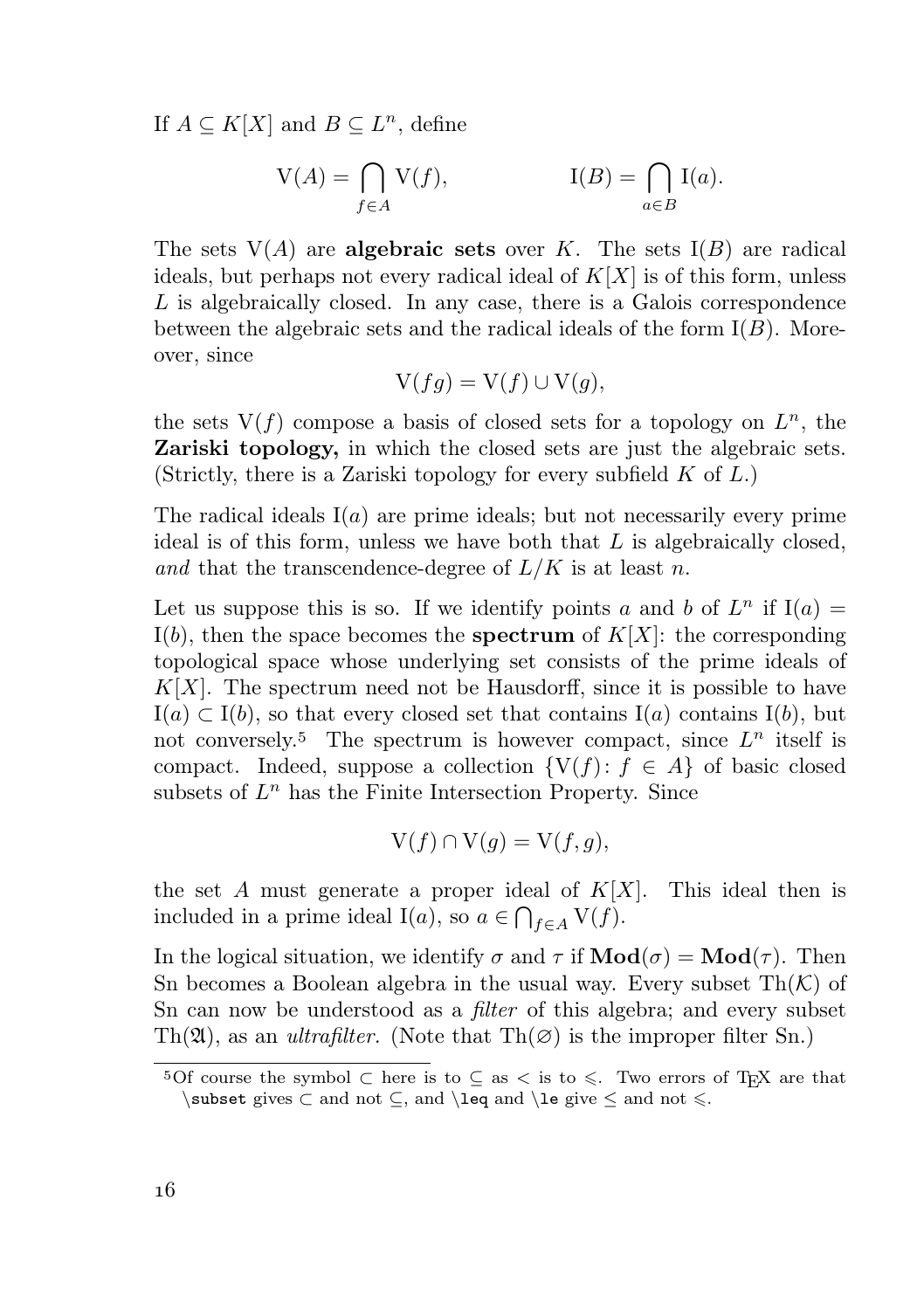However, not every ultrafilter of Sn need be the theory of some structure. For, such an ultrafilter is just a subset  $\mathcal U$  with two properties:

- 1. Every finite subset of  $\mathscr U$  has a model.
- 2. If  $\sigma \notin \mathscr{U}$ , then  $\neg \sigma \in \mathscr{U}$ .

In the second-order logic for  $(N, 1, x \mapsto x+1)$  with an additional constantsymbol c, the Peano axioms, together with the sentences  $c \neq 1, c \neq 2$ , and so on, are included in a proper filter, and therefore an ultrafilter; but they have no model.

In general, if two structures have the same theory, we may say the structures are **elementarily equivalent**, though again this term is usually reserved for first-order logic. We may denote the relation by  $\equiv$ . As in algebraic geometry, we may now consider  $\text{Mod}/\equiv$  instead of  $\text{Mod}$  itself. The points of  $\text{Mod}/\equiv$  can be considered as the theories of structures; that is, we assume

$$
(\mathbf{Mod}/\equiv) = \{ \mathrm{Th}(\mathfrak{A}) \colon \mathfrak{A} \in \mathbf{Mod} \}.
$$

Then  $\text{Mod}/\equiv$  is a subspace of the Stone space S(Sn) of ultrafilters of Sn. We have seen that it may be a proper subspace.

However, it is a *dense* subspace. For, the basic closed subsets of  $S(Sn)$ are the subsets  $[\sigma]$ , where  $\sigma \in \text{Sn}$  and

$$
[\sigma] = \{ U \in S(\text{Sn}) \colon \sigma \in U \}.
$$

(Here  $U$  stands for ultrafilter. Again, it is not necessarily the complete theory of some structure. Therefore  $\sigma \in U$  should not be written as  $U \vdash \sigma$ .) Since

$$
[\neg \sigma] = S(Sn) \smallsetminus [\sigma],
$$

the basic closed sets are also basic open sets. If  $U \in [\sigma]$ , then  $\sigma \neq \bot$ , so  $\sigma$  has a model  $\mathfrak{A}$ , and then Th $(\mathfrak{A}) \in [\sigma]$ . Thus **Mod**/ $\equiv$  is dense in  $S(Sn)$ .

The Stone space of a Boolean algebra can be identified with the spectrum of the corresponding Boolean ring. This is because prime ideals of a Boolean ring are maximal and are the duals of ultrafilters: If p is a prime ideal, then  $\{\neg x: x \in \mathfrak{p}\}\$ is an ultrafilter. This ultrafilter is also the complement of p.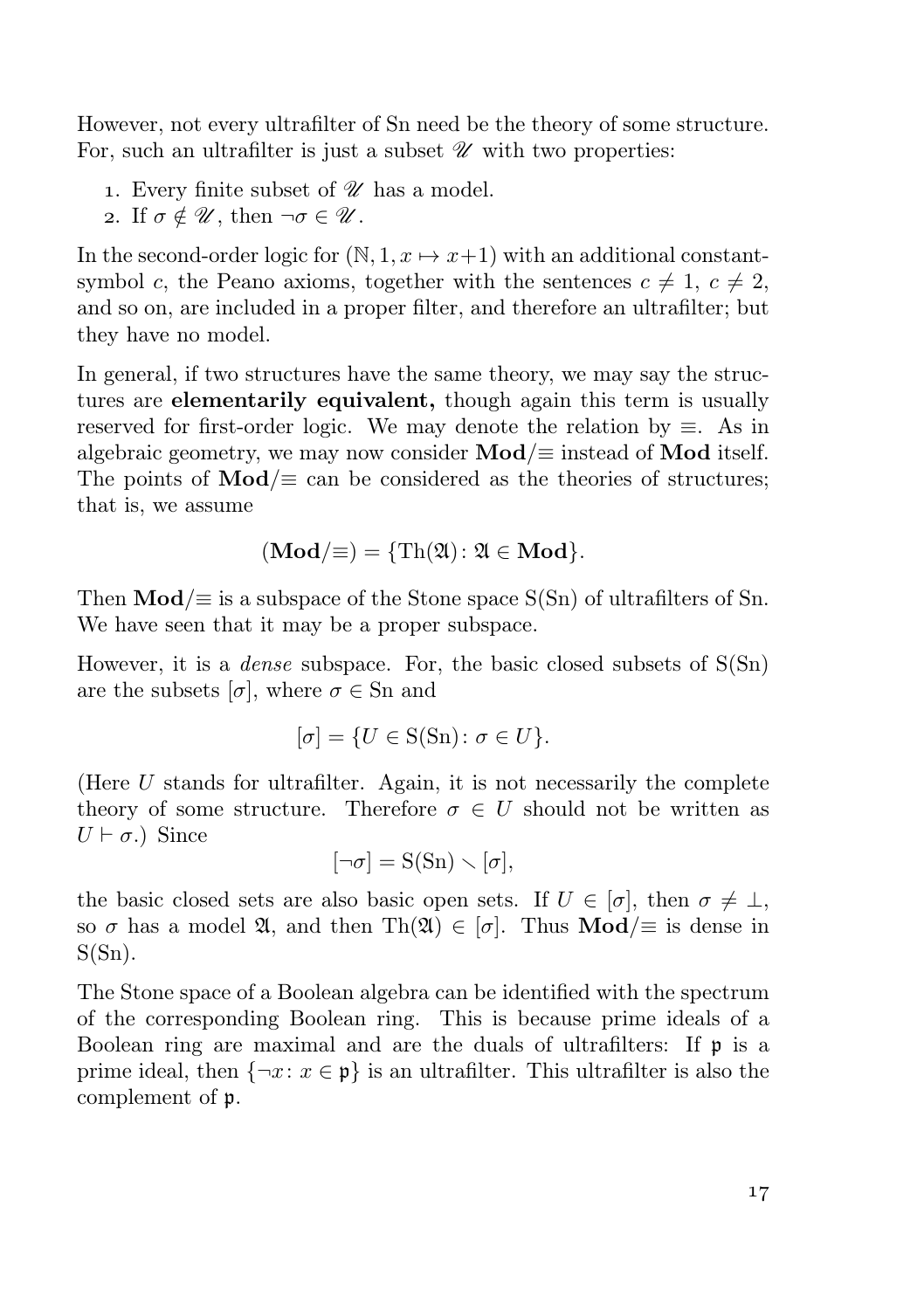In particular, Stone spaces are compact. They are also Hausdorff, so that compact subspaces are closed. Therefore the following are equivalent:

- . L has a compactness theorem,
- 2. Mod/ $\equiv$  is compact,
- 3. Mod/ $\equiv$  is a closed subspace of S(Sn),
- 4. **Mod**/ $\equiv$  is all of S(Sn).

In case L is a first-order logic, we can give direct proofs of  $(2)$  and  $(3)$ . (Poizat gives them both.) We use ultraproducts in each case, and **Łoś's Theorem.** Specifically, for every indexed family  $(\mathfrak{A}_i : i \in \Omega)$  of structures in Mod, for every ultrafilter  $\mathcal U$  on  $\Omega$ , there is a structure  $\mathfrak A$ such that, for all  $\sigma$  in Sn,

$$
\mathfrak{A} \models \sigma \iff \{i \in \Omega \colon \mathfrak{A}_i \models \sigma\} \in \mathscr{U}.\tag{\dagger}
$$

In fact,  $\mathfrak A$  can be taken as the ultraproduct denoted by

$$
\prod_{i\in\Omega}\mathfrak{A}_i/\mathscr{U};
$$

and when one proves (†), one will allow  $\sigma$  to have constants  $(a_i : i \in \Omega)$ from  $\prod_{i\in\Omega} A_i$ , interpreted in each  $\mathfrak{A}_i$  as  $a_i$ . This does not really give a more general result, since we can now go back and assume those constants were part of the language from the beginning.

*Proof of compactness.* Write  $[\sigma]$  for  $\{T \in \mathbf{Mod}\} \equiv : \sigma \in T\}$ . Suppose the collection  $\{[\sigma]: \sigma \in B\}$  has the Finite Intersection Property. Then it generates a proper filter of subsets of  $\text{Mod}/\equiv$ , so it is included in an ultrafilter  $\mathscr U$  on **Mod**/ $\equiv$ . If  $T \in \mathbf{Mod}/\equiv$ , then T has a model  $\mathfrak{A}_T$ . Let A be the ultraproduct

$$
\prod_{T\in\mathbf{Mod}/\equiv} \mathfrak{A}_T/\mathscr{U}.
$$

Suppose  $\sigma \in B$ , so that  $[\sigma] \in \mathscr{U}$ . We have

$$
\{T \in \mathbf{Mod}/\equiv : \mathfrak{A}_T \models \sigma\} = \{T \in \mathbf{Mod}/\equiv : \sigma \in T\} = [\sigma].
$$

By Łoś's Theorem,  $\mathfrak{A} \models \sigma$ , so Th $(\mathfrak{A}) \in [\sigma]$ . So **Mod**/ $\equiv$  is compact. П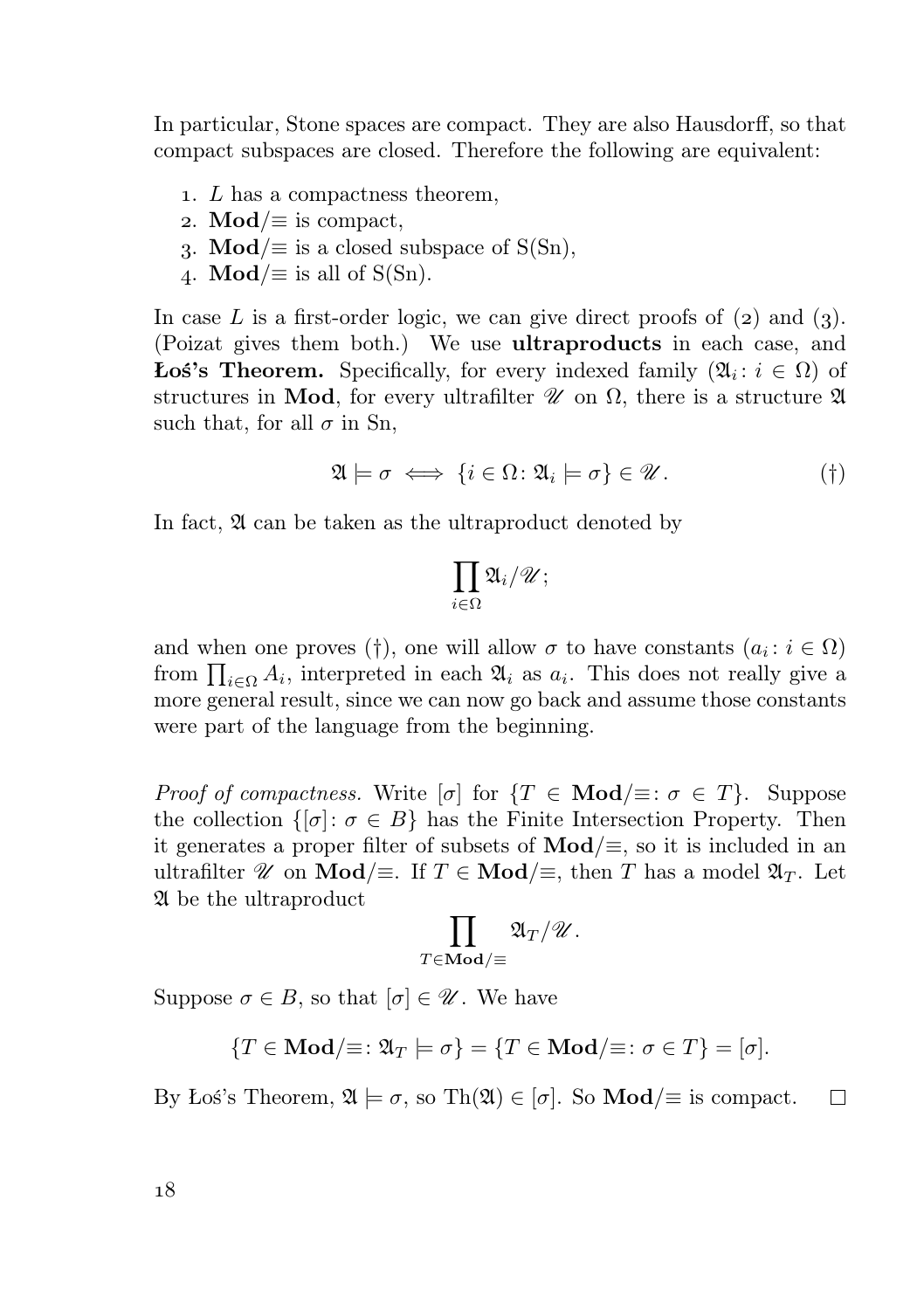We can streamline the proof by using that an arbitrary topological space is compact if and only if every ultrafilter on the underlying set includes the filter of neighborhoods of a point.<sup> $6$ </sup> Then we can just start the proof with  $\mathscr{U}$ .

Moreover, using this criterion for compactness, we have a neat proof that the Stone space  $S(B)$  of an arbitrary Boolean algebra B is compact: For, if  $\mathscr U$  is an ultrafilter on  $S(B)$ , then it converges to the point

$$
\{x \in B \colon [x] \in \mathscr{U}\},\
$$

where  $[x] = \{F \in S(B) : x \in F\}$ . To see this, first note that the given 'point' is indeed a filter F on B, because the map  $x \mapsto [x]$  from B to  $\mathscr{P}(S(B))$  is a Boolean algebra homomorphism; F is then an ultrafilter on B, because the homomorphism is injective. Finally, if  $F \in [x]$ , this just means  $x \in F$ , so  $[x] \in \mathscr{U}$ .

In this last proof, we can replace  $S(B)$  with an arbitrary subset  $\Omega$  of it. We obtain that an ultrafilter  $\mathscr U$  on  $\Omega$  converges to the point

$$
\{x\in B\colon [x]\cap\Omega\in\mathscr{U}\}
$$

of  $S(B)$ . The proof goes through as before, except that one needs to note also

 $[x] \cap \Omega \notin \mathscr{U} \iff [\neg x] \cap \Omega \in \mathscr{U}$ .

Now consider the case where B is Sn, and  $\Omega$  is **Mod**/ $\equiv$ . The limit of  $\mathscr U$ is precisely the theory of the ultraproduct  $\mathfrak A$  that we found above.

Indeed, Łoś's Theorem can be understood as being the statement that the limit of  $\mathscr U$  is indeed the theory of this structure. In the original statement of the theorem, the indices are arbitrary; but we could treat the index of  $\mathfrak{A}_i$  as Th $(\mathfrak{A}_i)$  itself. We may have wanted  $\mathfrak{A}_i$  and  $\mathfrak{A}_i$  to be the same structure, or just to have the same theory, even though  $i \neq j$ ; but we can deal with this by expanding the language.

In short, seen in the right light, the Compactness Theorem of first-order logic and Łoś's Theorem are the same, except that the latter theorem actually gives you the desired model.

As noted, we can also show directly that  $\text{Mod}/\equiv$  is closed:

<sup>&</sup>lt;sup>6</sup>The topological reference that I happen to have on hand is Willard  $[7]$ .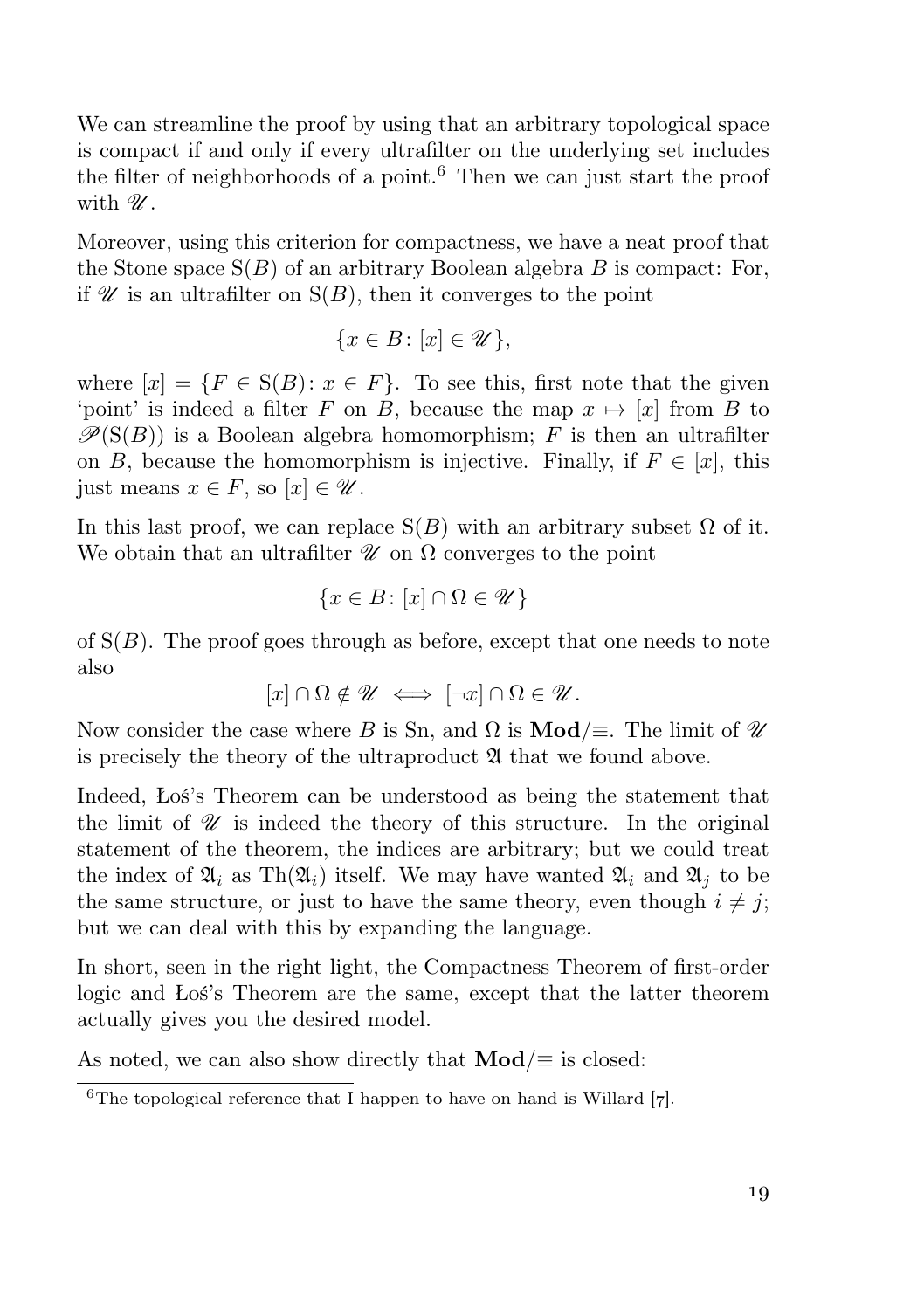*Proof of closedness.* Let  $U \in S(Sn)$ . Every element  $\sigma$  of U has a model  $\mathfrak{A}_{\sigma}$ . Also, the subsets  $\{\tau : \tau \leq \sigma\}$  of U generate a proper filter, since

$$
\{\tau \colon \tau \leqslant \sigma\} \cap \{\rho \colon \rho \leqslant \sigma\} = \{\tau \colon \tau \leqslant \sigma \wedge \rho\}.
$$

(Remember that  $\tau \leq \sigma$  means every model of  $\tau$  is a model of  $\sigma$ ; we can write this also as  $\tau \vdash \sigma$ .) Let  $\mathscr U$  be an ultrafilter on U that includes this filter. Then the ultraproduct  $\prod_{\sigma \in U} \mathfrak{A}_{\sigma} / \mathscr{U}$  is a model of U, since

$$
\{\tau \colon \mathfrak{A}_{\tau} \models \sigma\} \supseteq \{\tau \colon \tau \leqslant \sigma\}.
$$

#### B. Choice and Determinacy

In these notes, the Axiom of Choice has been tacitly assumed. The purpose of this section is to suggest that this Axiom is not 'obviously' or 'intuitively' correct, since it contradicts another set-theoretic axiom that might be considered 'obviously' or 'intuitively' correct. That axiom is the Axiom of Determinacy, according to which, in certain games of infinite length, one of the players always has a winning strategy.

We consider games with two players. Hodges [2] calls these players  $\forall$  and ∃, after Abelard and Eloise; but I propose to call them simply 0 and 1, for notational purposes. A game that  $0$  and  $1$  can play is determined by a partition  $A_0 \amalg A_1$  of the <sup>ω</sup>2 of binary sequences on  $\omega$ . A particular play of the game can be analyzed as a sequence of rounds, indexed by ω. In round m, player 0 chooses an element  $a_{2m}$  of 2; this is the **move** of 0 in this round. Then player 1 moves by choosing an element  $a_{2m+1}$ of 2. The play itself is then the sequence  $(a_n : n \in \omega)$  or a, which is an element of  $\omega_2$ . The play is **won** by that player e such that  $a \in A_e$ ; and then player  $1 - e$  has lost.

Each player  $e$  may use a strategy, namely a function  $f_e$  from  $\bigcup_{m\in\omega}$   $^{m+e}$  2 to 2. (So  $f_e$  assigns to each finite binary sequence an element of 2; but  $f_1$  need make no assignment to the empty sequence.) If both  $f_0$  and  $f_1$ are chosen, then a play is determined, namely the sequence  $(a_n : n \in \omega)$ given by

$$
a_{2m} = f_0(a_1, a_3, \dots, a_{2m-1}), \qquad a_{2m+1} = f_1(a_0, a_2, \dots, a_{2m}),
$$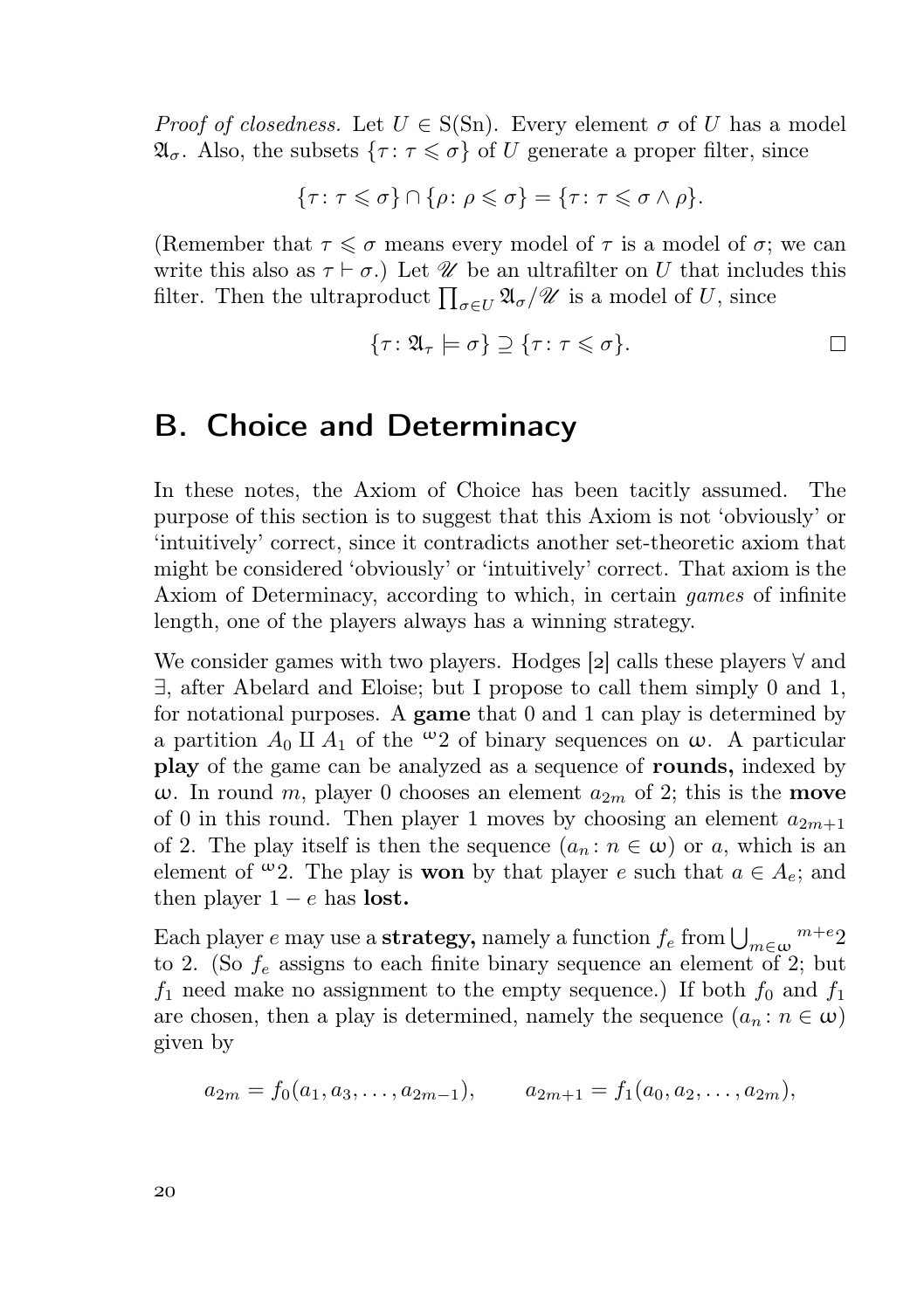or simply by

$$
a_{2m+e} = f_e(a_{1-e}, a_{3-e}, \dots, a_{2m-1+e}).
$$

That is,  $f_e$  determines the move of player  $e$  from the previous moves by the other player. The player's own previous moves need not be formally considered, since they themselves were already determined by the player's strategy and the other player's previous moves.

Suppose player  $1 - e$  has chosen strategy  $f_{1-e}$ . For every b in  $\omega_2$ , player e might choose a strategy  $f_e$  that is constant on each set  $^{m+e}2$ , having the value  $b_m$  there. The resulting play will be a, where

$$
a_{2m+1-e} = f_{1-e}(b_0, b_1, \dots, b_{m-e}), \qquad a_{2m+e} = b_m.
$$

This shows that, for every choice of  $f_{1-e}$ , there are continuum-many plays that can result if player  $1 - e$  uses this strategy.

If, using a strategy  $f_e$ , player e wins all plays of a game, then  $f_e$  is a winning strategy for that game. The game is determined if one of the players has a winning strategy. The Axiom of Determinacy is that in every game, one of the players has a winning strategy: in other words, for every choice of the  $A_e$ , one of the following sentences of infinitary logic is true:

$$
\exists x_0 \forall x_1 \exists x_2 \cdots (x_0, x_1, x_2, \dots) \in A_0,
$$
  

$$
\forall x_0 \exists x_1 \forall x_2 \cdots (x_0, x_1, x_2, \dots) \in A_1.
$$

However, this Axiom is false under the assumption of the Axiom of Choice, or more precisely under the assumption that the Continuum can be well-ordered, so that there is a least ordinal,  $2^{\omega}$ , whose cardinality is that of  $\omega_2$ .

Indeed, every ordinal is  $\alpha + n$  for some unique limit ordinal  $\alpha$  and finite ordinal n. Then the original ordinal is even or odd, according as n is even or odd. Now we can list all possible strategies as  $(f^{\alpha}: \alpha < 2^{\omega})$ , where  $f^{\alpha}$  will be a strategy for e if and only if  $\alpha + e$  is even.

We can then define a list  $(a^{\alpha}: \alpha < 2^{\omega})$  of possible plays (that is, elements of  $\omega_2$ ) so that.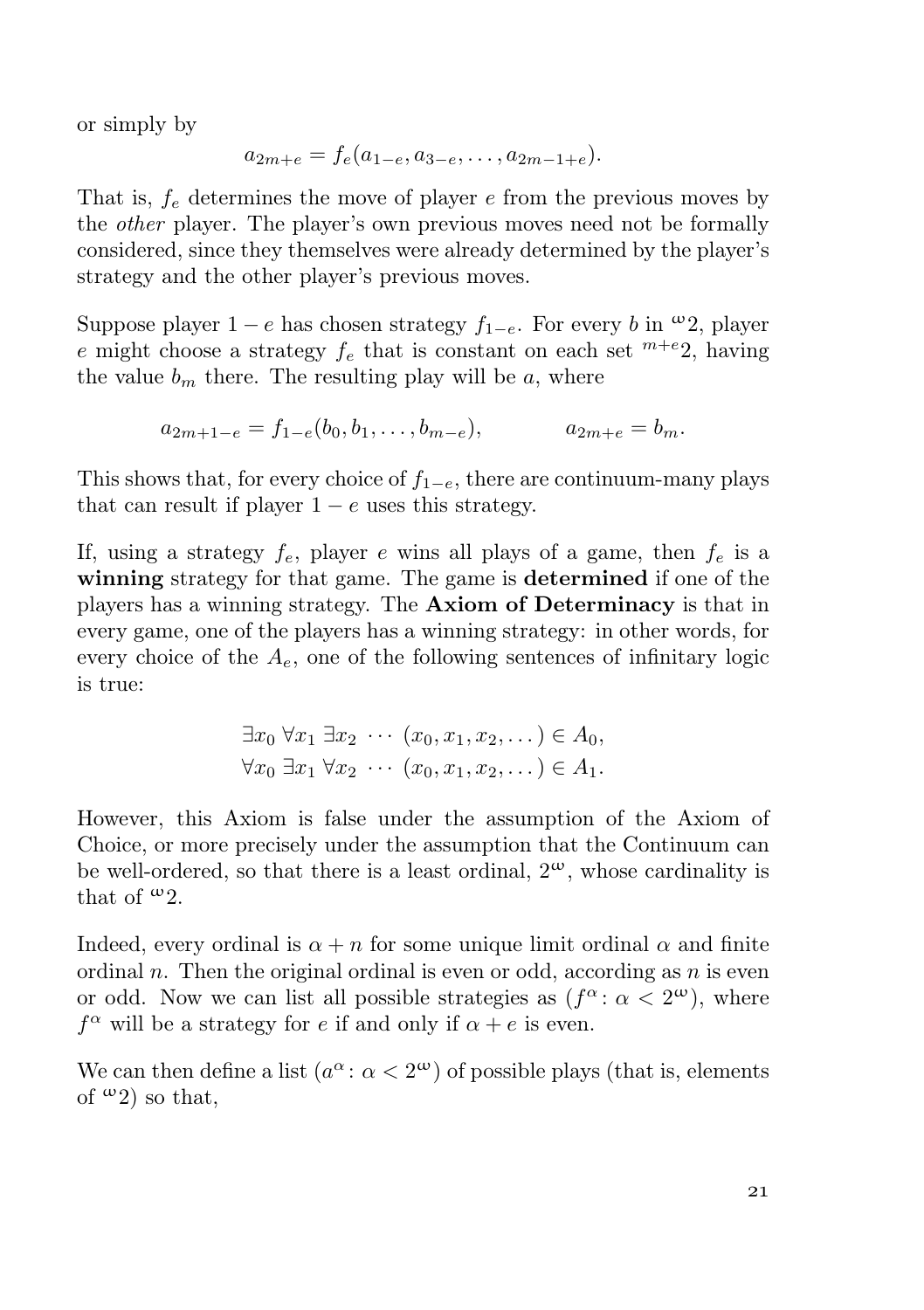• for all  $\alpha$ , if  $\alpha + e$  is even, then e can use strategy  $f^{\alpha}$  for the play  $a^{\alpha}$ ; that is,

$$
a_{2m+e}^{\alpha} = f^{\alpha}(a_{1-e}^{\alpha}, a_{3-e}^{\alpha}, \dots, a_{2m-1+e}^{\alpha});
$$

• for all distinct  $\alpha$  and  $\beta$ ,  $a^{\alpha} \neq a^{\beta}$ , at least if  $\alpha + \beta$  is odd.

Indeed, we can proceed recursively. If  $(a^{\beta} : \beta < \alpha)$  has been defined, and  $\alpha < 2^{\omega}$ , then since there are continuum-many plays in which the strategy  $f^{\alpha}$  is used, one of them, to be called  $a^{\alpha}$ , is not among those  $a^{\beta}$  such that  $\beta < \alpha$  and  $\beta + \alpha$  is odd.

Since, if  $\alpha + e$  is even, player e can use strategy  $f^{\alpha}$  for the play  $a^{\alpha}$ , this means player  $1 - e$  has some strategy that, with  $f^{\alpha}$ , determines  $a^{\alpha}$ . Therefore, if we now choose the partition of  $\omega_2$  so that

$$
\{a^{\alpha} \colon \alpha + e \text{ even}\} \subseteq A_{1-e},
$$

then neither player has a winning strategy for the game: the game is not determined.

### References

- [1] M. Aschenbrenner, A. Dolich, D. Haskell, D. Macpherson, and S. Starchenko, Vapnik–Chervonenkis density in some theories without the independence property, I, ArXiv e-prints  $(2011)$ .
- [2] Wilfrid Hodges, *Building models by games*, Dover Publications, Mineola, New York, 2006, original publication,  $1985$ . MR MR $812274$  $(87h:03045)$
- [] Bruno Poizat, Cours de théorie des modèles, Bruno Poizat, Lyon, , Une introduction à la logique mathématique contemporaine. [An introduction to contemporary mathematical logic]. MR  $(87f:03084)$
- [4]  $\Box$ , *A course in model theory*, Universitext, Springer-Verlag, New York, 2000, An introduction to contemporary mathematical logic, Translated from the French by Moses Klein and revised by the author. MR 1757487 (2001a:03072)